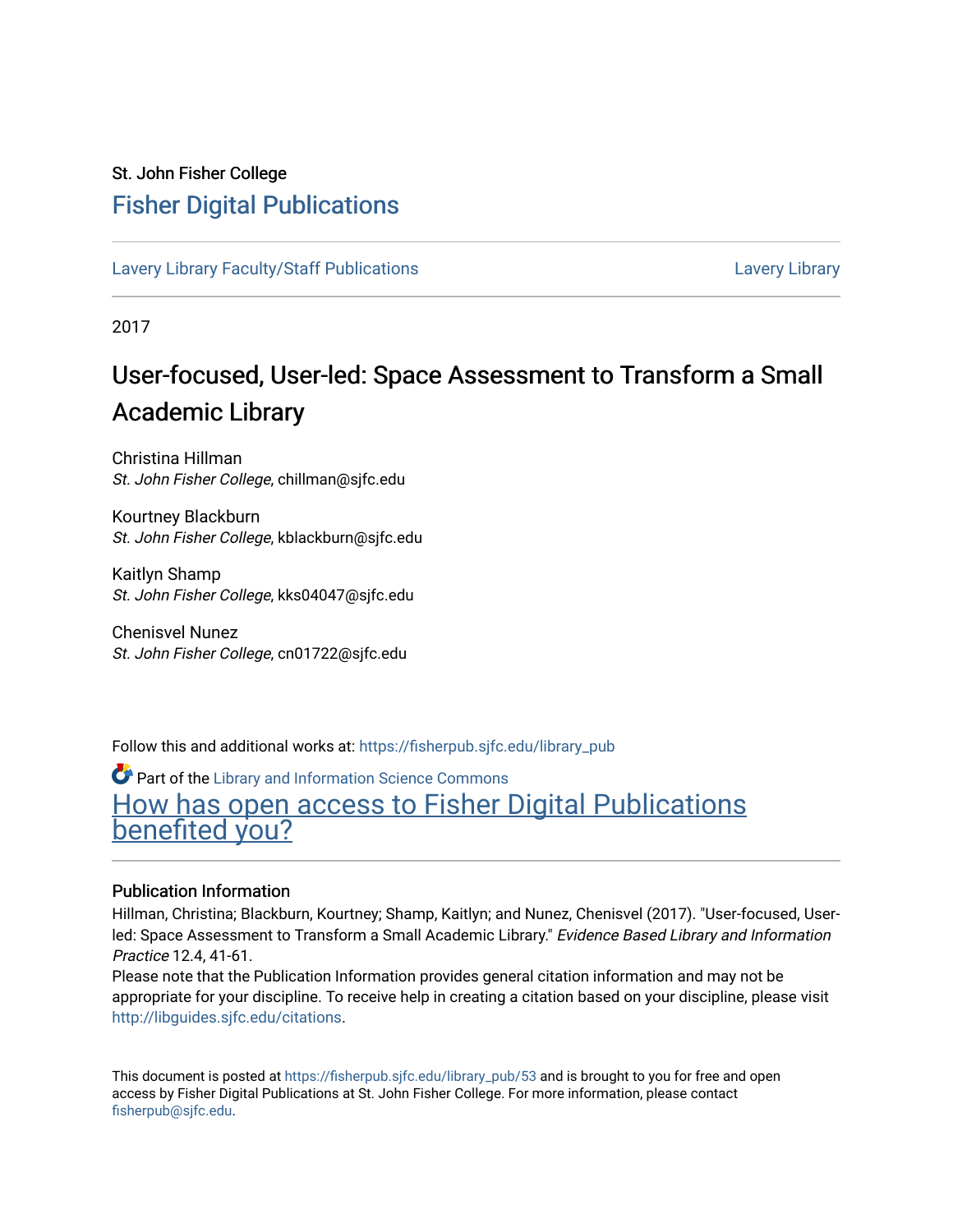## User-focused, User-led: Space Assessment to Transform a Small Academic Library

## **Abstract**

Objective – By collecting and analyzing evidence from three data points, researchers sought to understand how library spaces are used. Researchers have used results for evidence based decision making regarding physical library spaces.

Methods – Undergraduate researchers, sociology faculty, and librarians used mixed-methods to triangulate findings. Seating sweeps were used to map patrons' activities in the library. Student-led focus groups discussed patterns of library use, impressions of facilities, and library features and services. The final step included a campus survey developed from seating sweeps and focus group findings.

Results – Seating sweeps showed consistent use of the library's main level Learning Commons and upper level quiet spaces; the library's multipurpose lower level is under-utilized. Students use the main level of the library for collaborative learning, socializing, reading, and computer use. Students use the upper level for quiet study and group work in study rooms. Focus group findings found library use is task-specific. For example, a student may work with classmates on a project using the main level Learning Commons during the day, and then come back at night to use the quiet floor for test preparation. Survey responses highlighted areas in which the library is deficient. For example, respondents cited crowdedness, noise levels, and temperature concerns.

Conclusion – These data offer empirical evidence for library space needs. Some data aligns with previous space studies conducted at this library: access to power outlets, lighting, noise, and an outdated environment. Evidence also supports anecdotal concerns of crowding, graduate students lacking designated study space, and the need for quiet study space away from group study space.

### **Disciplines**

Library and Information Science

### **Comments**

This article was originally published in Evidence Based Library and Information Practice and can also be viewed on the publisher's webpage: <http://dx.doi.org/10.18438/B83X00>

### Creative Commons License



This work is licensed under a [Creative Commons Attribution-Noncommercial-Share Alike 4.0 License](https://creativecommons.org/licenses/by-nc-sa/4.0/).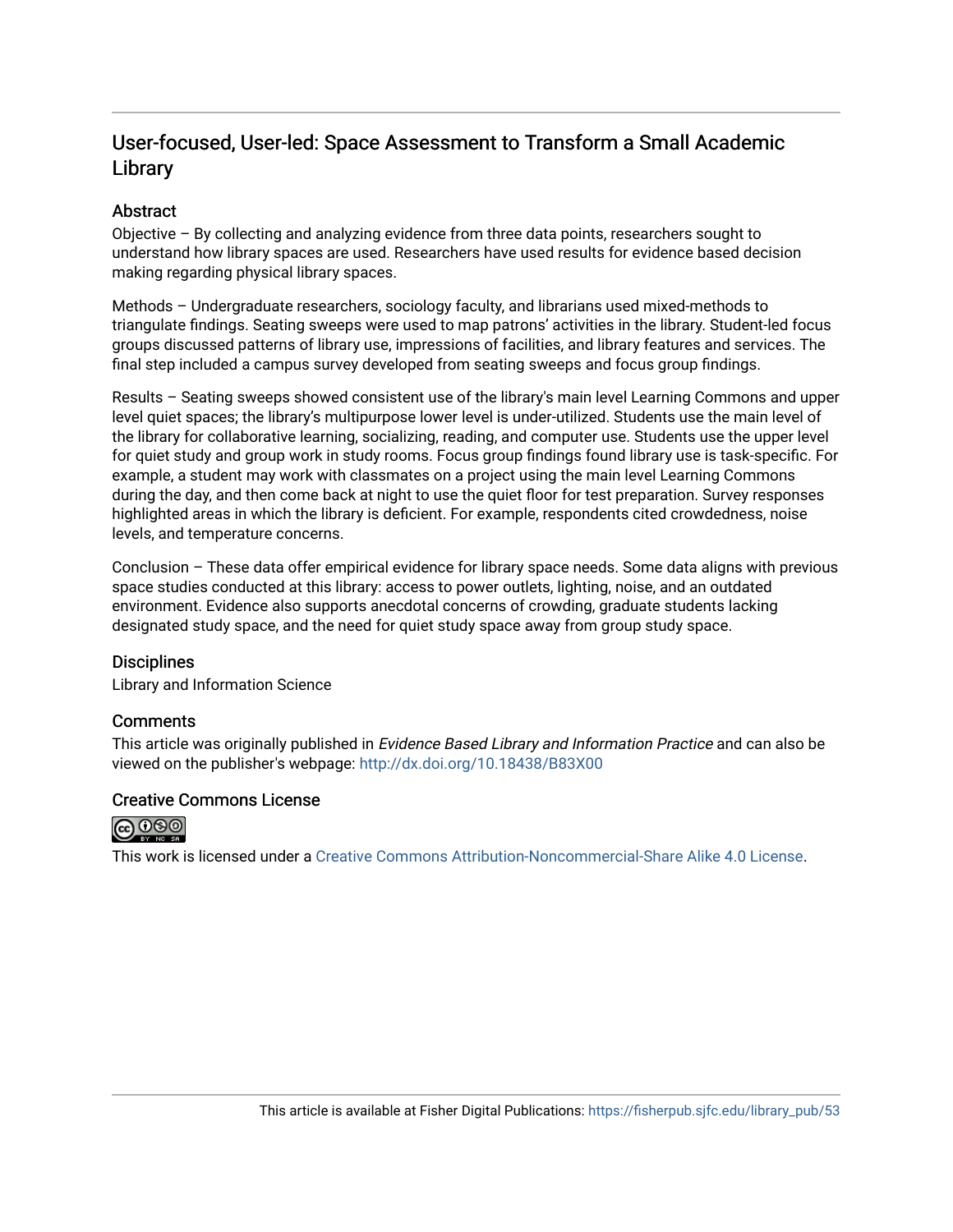## B **Evidence Based Library and Information Practice**

*Research Article*

### **User-focused, User-led: Space Assessment to Transform a Small Academic Library**

Christina Hillman Assessment & Online Program Librarian Lavery Library St. John Fisher College Rochester, New York, United States of America Email: [chillman@sjfc.edu](mailto:chillman@sjfc.edu) 

Kourtney Blackburn Access Services Librarian Lavery Library St. John Fisher College Rochester, New York, United States of America Email: [kblackburn@sjfc.edu](mailto:kblackburn@sjfc.edu)

Kaitlyn Shamp Student Researcher St. John Fisher College Rochester, New York, United States of America Email: [kks04047@sjfc.edu](mailto:kks04047@sjfc.edu)

Chenisvel Nunez Student Researcher St. John Fisher College Rochester, New York, United States of America Email: [cn01722@sjfc.edu](mailto:cn01722@sjfc.edu)

**Received**: 13 July 2017 **Accepted**: 23 Oct. 2017

2017 Hillman, Blackburn, Shamp, and Nunez. This is an Open Access article distributed under the terms of the Creative Commons‐Attribution‐Noncommercial‐Share Alike License 4.0 International [\(http://creativecommons.org/licenses/by-nc-sa/4.0/\)](http://creativecommons.org/licenses/by-nc-sa/4.0/), which permits unrestricted use, distribution, and reproduction in any medium, provided the original work is properly attributed, not used for commercial purposes, and, if transformed, the resulting work is redistributed under the same or similar license to this one.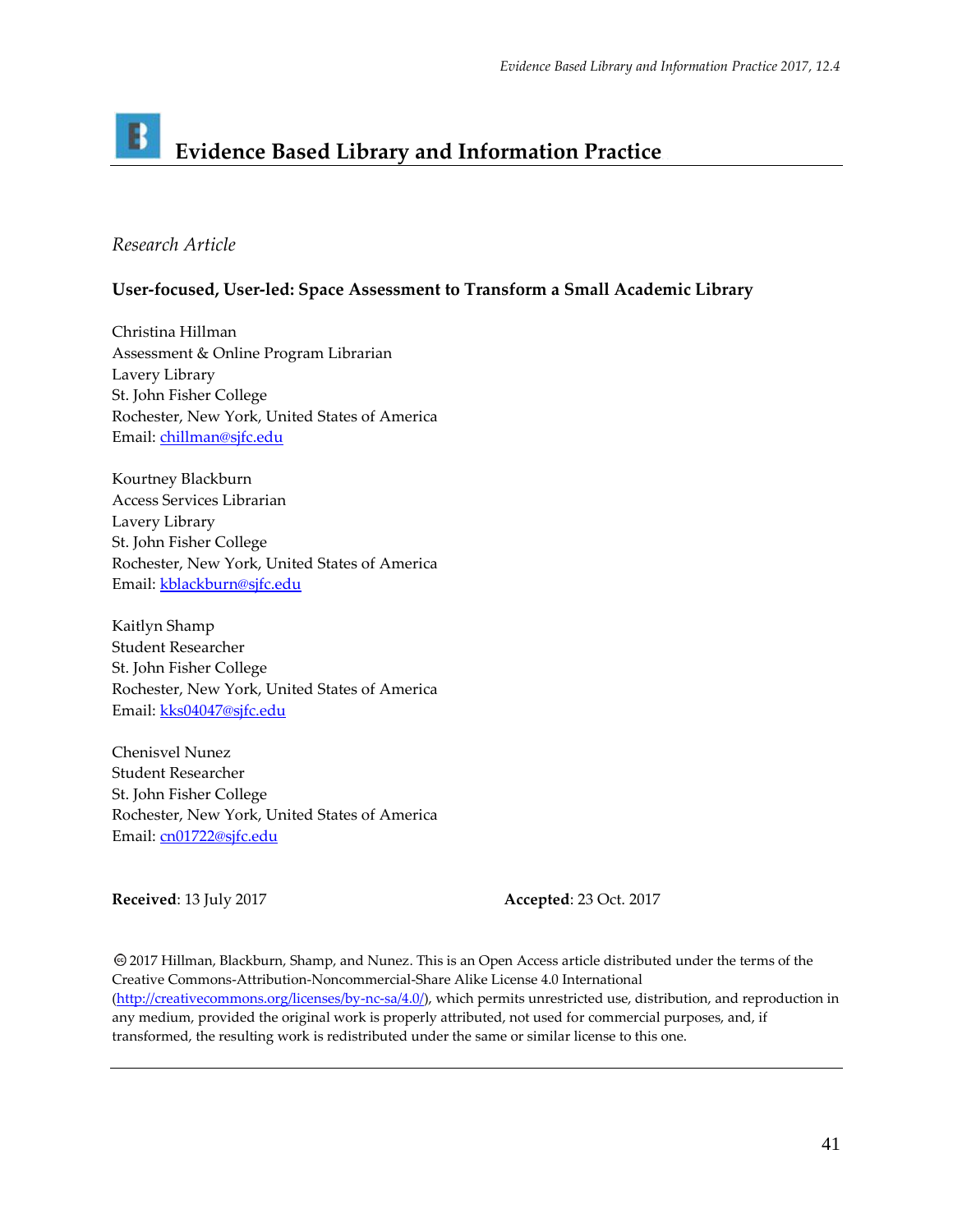#### **Abstract**

**Objective –** By collecting and analyzing evidence from three data points, researchers sought to understand how library spaces are used. Researchers have used results for evidence based decision making regarding physical library spaces.

**Methods –** Undergraduate researchers, sociology faculty, and librarians used mixed-methods to triangulate findings. Seating sweeps were used to map patrons' activities in the library. Studentled focus groups discussed patterns of library use, impressions of facilities, and library features and services. The final step included a campus survey developed from seating sweeps and focus group findings.

**Results –** Seating sweeps showed consistent use of the library's main level Learning Commons and upper level quiet spaces; the library's multipurpose lower level is under-utilized. Students use the main level of the library for collaborative learning, socializing, reading, and computer use. Students use the upper level for quiet study and group work in study rooms. Focus group findings found library use is task-specific. For example, a student may work with classmates on a project using the main level Learning Commons during the day, and then come back at night to use the quiet floor for test preparation. Survey responses highlighted areas in which the library is deficient. For example, respondents cited crowdedness, noise levels, and temperature concerns.

**Conclusion –** These data offer empirical evidence for library space needs. Some data aligns with previous space studies conducted at this library: access to power outlets, lighting, noise, and an outdated environment. Evidence also supports anecdotal concerns of crowding, graduate students lacking designated study space, and the need for quiet study space *away* from group study space.

#### **Introduction**

Established in 1975 as the sole library for the St. John Fisher College, Lavery Library serves a campus of approximately 3800 students, including undergraduate, masters, and doctoral. The College is primarily an undergraduate institution with a growing graduate population. At the same time, the library has witnessed a slow but dramatic shift in the way users work in physical library spaces. The library uses daily headcounts and gate counts to improve library spaces. The library also conducted several space studies over the past decade to inform smallscale physical changes and better accommodate changing user needs. Renovations since 2012 include a Learning Commons, the creation of a multi-purpose space (Keating Room), a space with cafe-like seating, and additional outlets.

Through strategic weeding, the library has enlarged study spaces. Recent changes include the addition of easily movable tables and soundproofing quiet floor doors. These changes are welcomed by the campus community, but formal and informal feedback from the students provides a clear and consistent message: the library must continue to keep pace with their changing space needs in order to maintain a high standard of service.

The library is three levels, with users entering on the second (main) level. This level houses the Keating Room and Learning Commons, which includes group workstations with large monitors, desktop computers, and a variety of tables and chairs for groups and individuals. The lower level includes group work tables and two classrooms, one of which is a computer lab.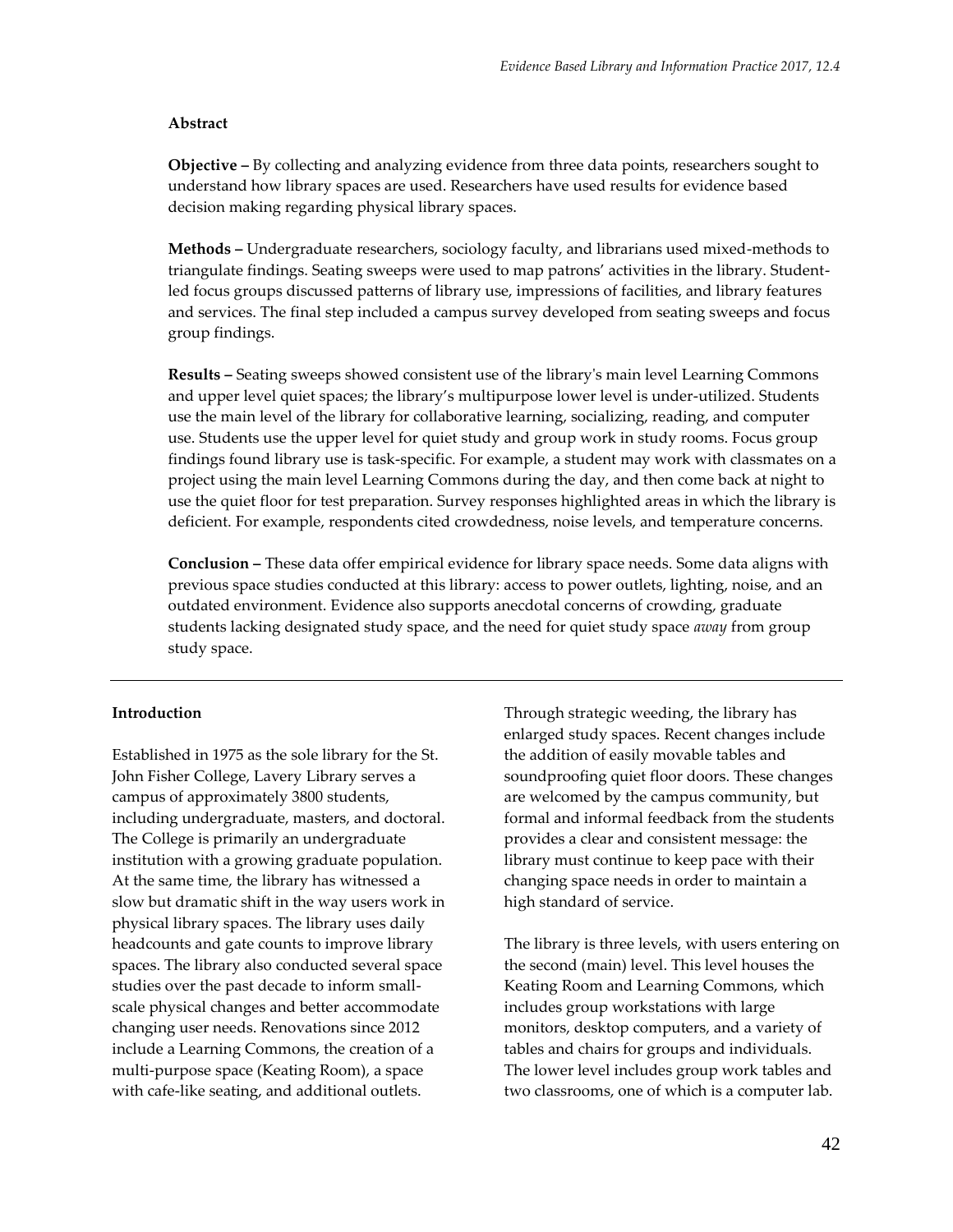The upper level is the quiet floor, the only floor with a noise policy. There is a variety of seating, including individual study carrels, small and large tables, individual and group study rooms, and two reservable meeting spaces. The library is also home to other campus departments (e.g., Career Center, Academic Opportunities Program Office, Office of Information Technology, and others), which were not a focus of this study.

#### **Literature Review**

#### *Library as Place*

With a shift from print to electronic collections, libraries have reinvented themselves as flexible learning spaces with a focus on community. The phrase *library as place* best describes how students use the library as a flexible, dynamic space adaptable for changing needs (Freeman, 2005). Other studies discuss how students continually remake spaces to fit their needs to support their learning (Fallin, 2016; Hanson & Abresch, 2016). Montgomery (2014) refers to the library as a place for informal learning, where students can set their own goals and determine their needs. The library is thought of for its study spaces and less for services and collections (DeClercq & Cranz, 2014; Hall and Kapa, 2015). A place to gather and have conversations, according to Oldenburg (1997), is an important part of learning; the library has begun to be this place. As a result of this flexibility and community building, academic library users, particularly students, see the library as a "third space" (DeClercq & Cranz, 2014)—a place neither classroom nor residence hall. Academic work and socializing takes place within third spaces, and "library as place" fills the need for this third space.

#### *Space Attributes*

Whether it is quiet study space or an open meeting space, the reasons how and why users select library spaces largely depend on individual needs and activities (Cha & Kim,

2015; İmamoğlu & Gürel, 2016; Khoo, Rozaklis, Hall, Kusunoki, & Rehrig, 2014; Montgomery, 2014; Vaska, Chan, & Powelson, 2009). Research focusing on students' requirements of library spaces reveal common themes: more natural light, larger or more tables and chairs, and more outlets (Andrews, Wright & Raskin, 2015; DeClercq & Cranz, 2014; İmamoğlu & Gürel, 2016; Khoo et al., 2014; Montgomery, 2014; Vaska et al., 2009). Library spaces must also accommodate simultaneous device use by students (Ellison, 2016; Ojennus & Watts, 2017). Similarly, research indicates the need for collaborative spaces that can accommodate a variety of technologies (Andrews et al., 2015; Given & Archibald, 2015; Freeman, 2005; Lux, Snyder, & Boff, 2016). At the same time, Goodnight and Jeitner (2016) focus on the desire for quiet, because students "come to the library searching for spaces that are quiet, where they can settle down to read and study and write their papers in silence, without distractions . . ." (p. 219) from others. Similar research also notes individual study carrels and quiet spaces are valued (Hall & Kapa, 2015; Montgomery & Miller, 2011; Ojennus & Watts, 2017; Oliveira, 2016).

#### *Group Study and Non-Quiet Spaces*

Non-quiet space in the library—for example, group study rooms and flexible learning spaces—are ideal for many library users, as indicated by Freeman (2005). Recent literature shows the need for more of these spaces, and that students respond positively to redesigns which provide more flexible learning and group study spaces (Cha & Kim, 2015; Given & Archibald, 2015; Khoo et al., 2014, Montgomery, 2014). Studying alongside others provides visual and social pressure for students, furthering the communal space (Andrews et al., 2015). There is a need for libraries to create spaces where users can collaborate, socialize, and study alone and alongside others (Andrews et al., 2015; DeClercq & Cranz, 2014; Freeman, 2005; Montgomery, 2014; Montgomery & Miller, 2011, Ojennus and Watts, 2017).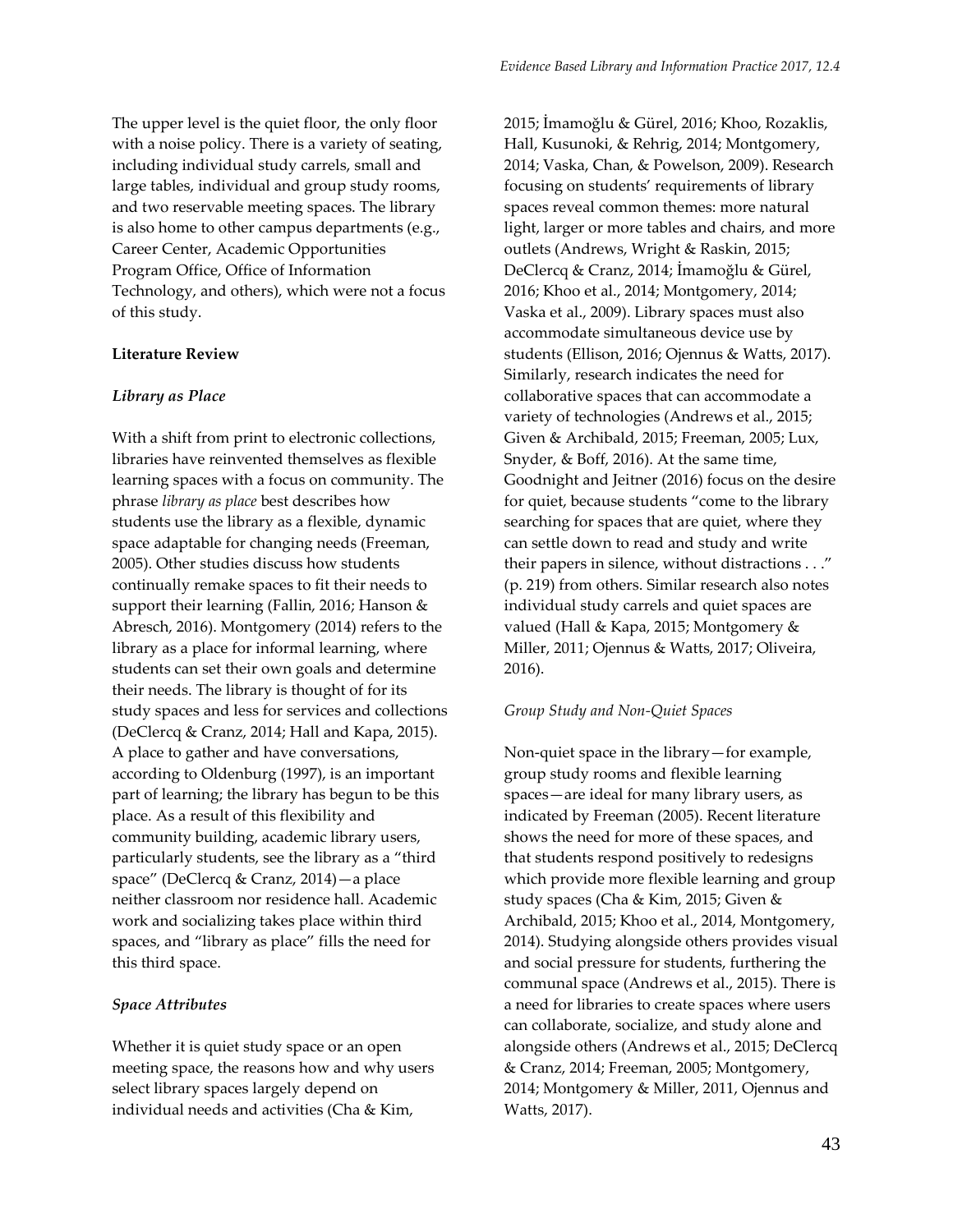#### *Quiet and Individual Study*

Research indicates students use quiet areas to accomplish serious work (e.g., to study for exams or write papers) (Cha & Kim, 2015; DeClercq & Cranz, 2014; Freeman, 2005; Khoo et al., 2014). Even during individual study, students often indicate their desire to be near others studying (Andrews et al., 2015; Applegate, 2009; Goodnight & Jeitner, 2016; Hall & Kapa, 2014; İmamoğlu & Gürel, 2016; Montgomery, 2014). Yet, students still desire ample personal space, feeling a space is full when 40-50% of seats are occupied (Applegate, 2009; İmamoğlu & Gürel, 2016; Khoo et al., 2014). Physical dividers would allow users to delineate personal space and minimize distractions so that they can work most effectively (İmamoğlu & Gürel, 2016).

#### **Aims**

The purpose of this study is to examine and analyze how students use library spaces. Collected evidence will be used to plan space renovations, both small and large. Additionally, collected evidence will improve understanding of what works, what does not work, and what is needed in the library.

#### **Methods**

This study used multiple methods to triangulate findings and provide a clearer understanding of how library spaces are used. Methods included seating sweeps, focus groups, and survey. Research was conducted with Institutional Review Board (IRB) approval.

#### *Seating Sweeps*

Seating sweeps were based on Given and Leckie's 2003 study, "'Sweeping' the Library: Mapping the Social Activity of the Public Library." Librarian researchers trained three permanent library staff members to assist with completing sweeps. Data was collected floor-byfloor with printed maps and a clipboard (See

Appendix A). They were conducted three times a day for two non-consecutive weeks during spring 2016. The first sweep took place in February, just before spring break; the second was in April, a few weeks before finals. Sweeps were conducted at 9 A.M., 1 P.M., and 8 P.M. to create a snapshot of user behaviours throughout the day, and took between 15 and 60 minutes depending on busyness. Staff recorders noted user activities and personal items, such as use of a desktop, laptop, cell phone, tablet, or whiteboard; and if they had food or drink. Recorders also marked if users were conducting group work, note-taking, reading, sleeping, talking, or performing other noteworthy activities. For instance, recorders captured when individual users occupied entire tables intended for multiple people, or when users dragged cords across aisle ways to reach outlets. Interested in users' willingness to move larger furniture, librarian researchers purposely left furniture placement off the map in the multipurpose Keating Room so recorders would be able to draw changes to configurations of the space. To minimize intrusiveness, recorders maintained a reasonable distance from users. The clipboard also included a sign stating that a library space study was in progress in order to inform users but hopefully not discourage or change user behaviours. Data from the coded maps were entered into a Google Form for analysis.

#### *Focus Groups*

After seating sweeps were completed, student researchers and sociology faculty advisers joined the research team. Faculty advisers trained student researchers to conduct focus groups. Focus groups were organized by class year (9 freshmen, 9 sophomores, 10 juniors, 8 seniors, 2 masters, and 3 doctoral students) totaling 41 participants. Student researchers recruited undergraduate participants by invitation; liaison librarians recruited masters and doctoral participants by emailing targeted classes. Participants were offered pizza and the chance to win a prize as an incentive. The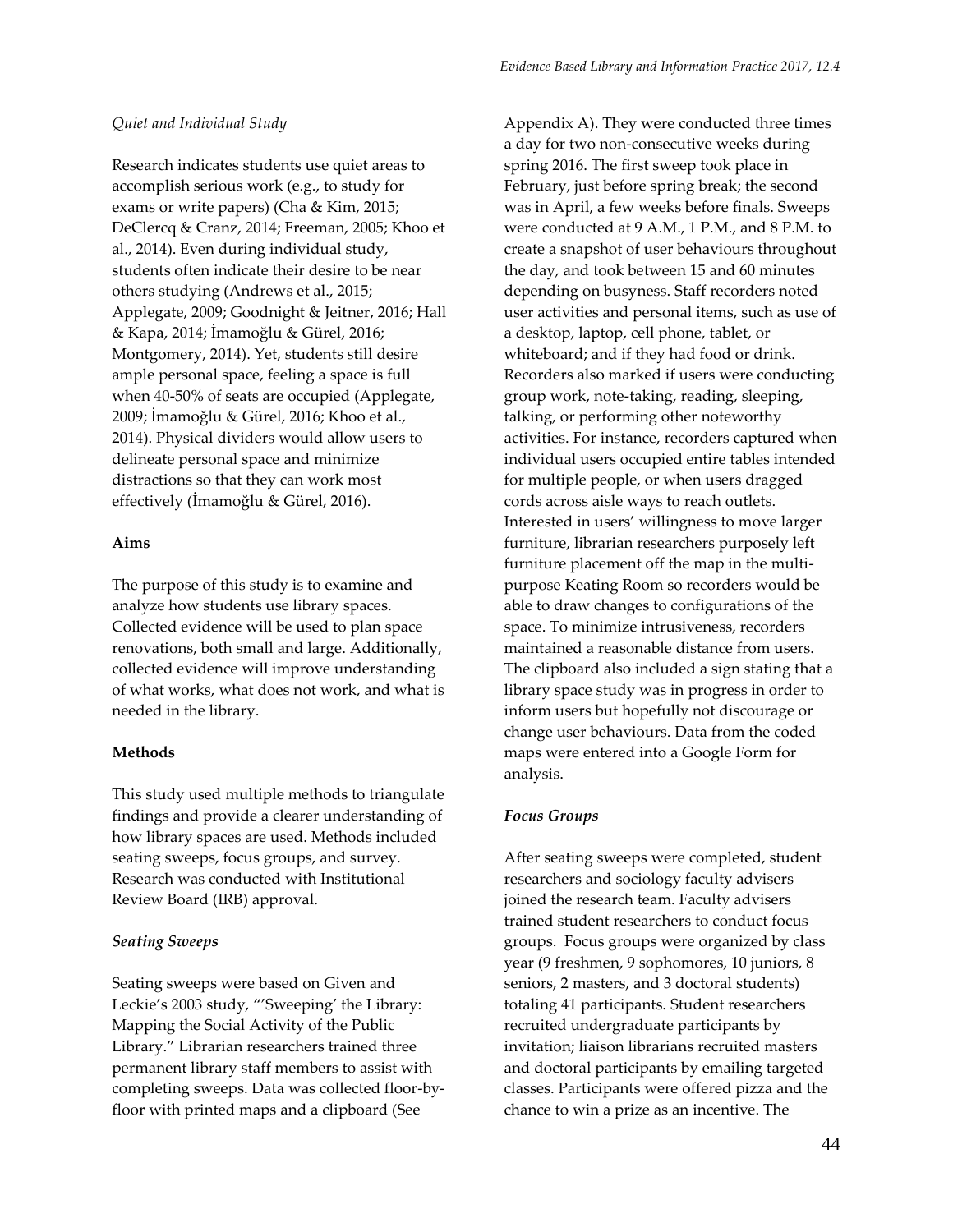research team developed questions based on past local space surveys and sweeps data. Librarian researchers and faculty advisers were not present at the focus groups in an effort to minimize their influence on participants' responses. Each undergraduate group was asked the same set of questions; these questions were altered slightly for masters and doctoral students. Student researchers took notes of participants' responses, and after the focus groups were completed, the research team came together to analyze findings. Focus group data were reviewed for common themes by each researcher independently, and schemas were developed as a team to help inform survey development.

#### *Survey*

The research team developed questions based on findings from seating sweeps and common themes from library focus group data. Qualtrics was used to build and distribute the completed survey (See Appendix B). As with many institutions, students have survey fatigue on our campus. In order to keep the survey short and increase response rate, the research team opted not to include demographic information in the survey. Prior to distribution, faculty advisers and student researchers piloted the survey with a small group of undergraduates. Researchers decided to exclude masters and doctoral students due to their low participation in focus groups and a lack of relevant data.

All undergraduates (N=2948) received the survey via email. To improve response rate, the survey was emailed to students through the well-recognized and respected Student Government Association (SGA). Respondents completed the survey anonymously, with the caveat that if they wished to enter a drawing for a \$100 Amazon gift card, they needed to provide their name and email address. A separate survey allowed respondents to enter the drawing, which allowed the research team to maintain confidentiality of responses. The survey ran for three weeks with two reminder

emails, sent through the Qualtrics platform, to those who had yet to complete the survey. The overall response rate was 12%.

#### **Results**

#### *Seating Sweeps*

Findings from seating sweeps helped visualize occupancy patterns and user behaviours. Existing library data shows the busiest time is the 1 P.M. hour Monday-Friday, which is consistent with seating sweep findings. Data from sweeps revealed the main level to be the busiest, followed by the upper level (see Table 1). Tables meant for 4 people were observed with only 1 person spread over the entire surface 12% of the time, effectively making the space fully occupied. This data is consistent with survey findings regarding crowdedness. At the same time, the lower level occupancy rate was less than 1% during sweeps, despite being a non-quiet space.

Behaviours recorded during sweeps indicated the library is a multipurpose, adaptable space, similar to other research. A key finding from the sweeps showed 10% of users were settling in or making themselves at home in their claimed spaces: using bean bag chairs to get comfortable, adjusting lighting, taking off their shoes, sleeping, and abandoning belongings for extended time. Findings from sweeps also observed 40% of users eating or drinking, another indicator of the library being a flexible third place. Data also showed users crowding around a single computer monitor for collaborative work rather than making use of collaborative group workstations and their larger monitors, with the latter noted only three times. Students made frequent use of flexible furniture in the library, especially in the Keating Room. Findings from sweeps showed students use the movable whiteboards for their intended use (studying), but interestingly, also as barriers to create privacy. Observed behaviours related to technology confirmed informal feedback regarding the need for more outlets and power.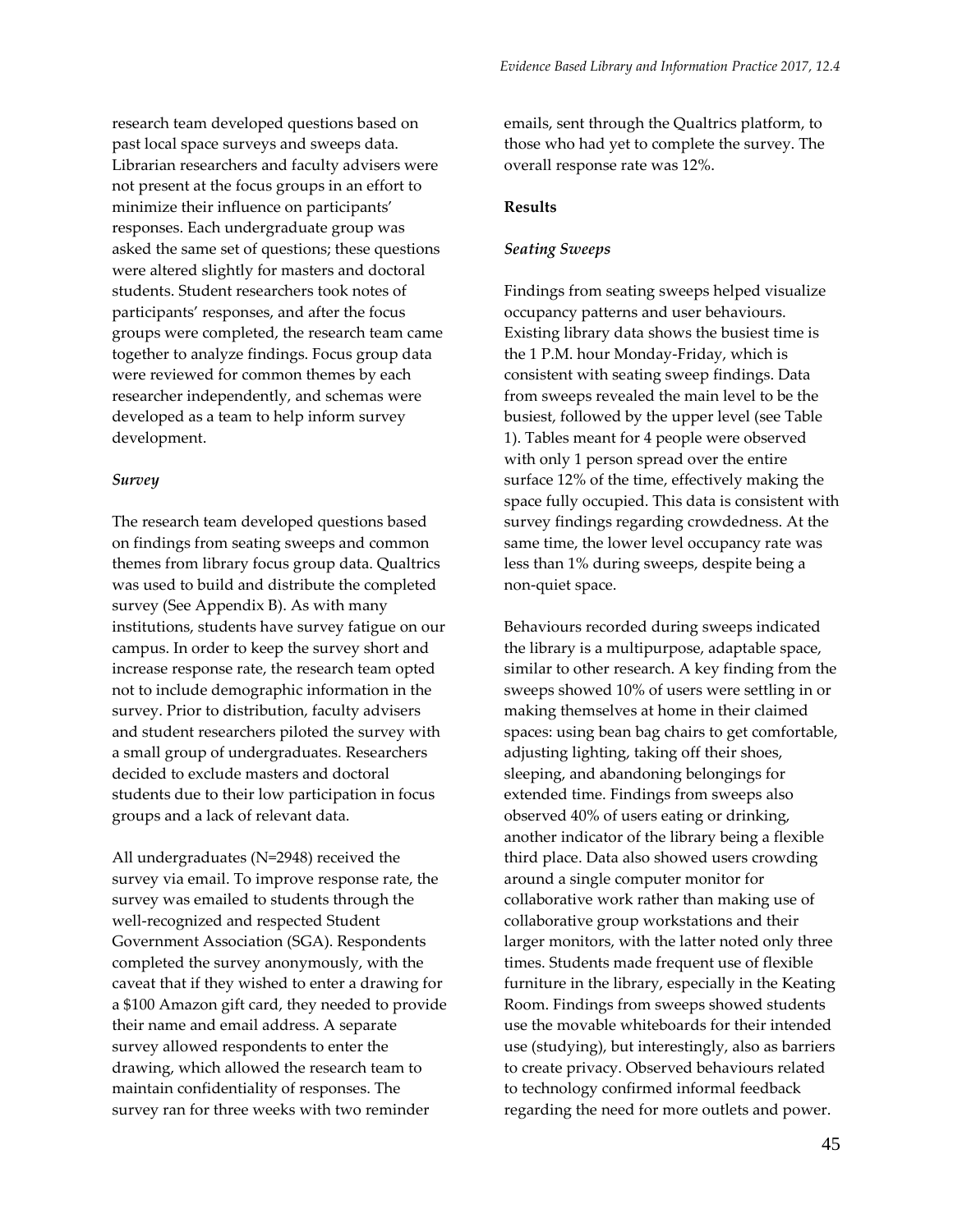|                    | 9a.m. | 1p.m. | 8p.m. |
|--------------------|-------|-------|-------|
| Lower Level        | 2.5   | 9     | 11.6  |
| Main Level         | 24    | 91.1  | 67.6  |
| <b>Upper Level</b> | 12.3  | 42.6  | 33.1  |

### Table 1 Combined Average Occupancy of Patrons by Floor during Seating Sweeps

During sweeps, 41.5% of users were recorded simultaneously using at least two electronic devices, creating a higher demand for power and technology options in the library.

#### *Focus Groups*

Findings from focus groups provided better understanding of what users think about library spaces, including their intended use and desire for these spaces. Common uses for the library included studying, computer use, printing, and working on group projects. These results were common among all focus groups. Common responses when asked about well-liked library services and features included: interlibrary loan, librarians and the Research Help Desk, and group workstations for easier collaboration. When asked about services or features they would like to see added, common responses included a stress relief room with nap pods, extended hours, and additional quiet floor study rooms. Participants requested smaller, 1-2 person tables for independent work, stating once they set up at larger tables other students appear dissuaded from joining the table. Participants suggested extended hours, with a few participants stating the library should stay open 24 hours or at least until 3 A.M.

Findings revealed differences in how undergraduate commuters and residents use the library. Commuters indicated coming to the library most often between classes to connect

with friends, not to engage in serious work. As with many participants, commuters mentioned choosing somewhere on the quiet level when coming to the library for serious work. Residents use dorm lounges or their rooms for work and use the library for printing or socializing. For group work and projects, both commuters and residents commonly use library spaces, but stated the lack of privacy on the main level and the noise policy on the upper level can be frustrating. Undergraduate students mentioned the breakout rooms available in other buildings are ideal spaces for this type of work.

Focus group questions for masters and doctoral students differed slightly than those asked of undergraduates. These participants' responses revealed differences in library use, including primarily using the library for research purposes. Most stated using librarians as helpful resources when conducting research, and were more emphatic in their responses regarding use of the Research Help Desk. Two participants completed undergraduate degrees at St. John Fisher College, and indicated their library use as graduate students is much more academically oriented.

#### *Survey*

The survey provided data for how undergraduates self-reported using library spaces in relation to focus groups and sweeps data. Respondents reported using Main Level – open area and the Keating Room (tutoring)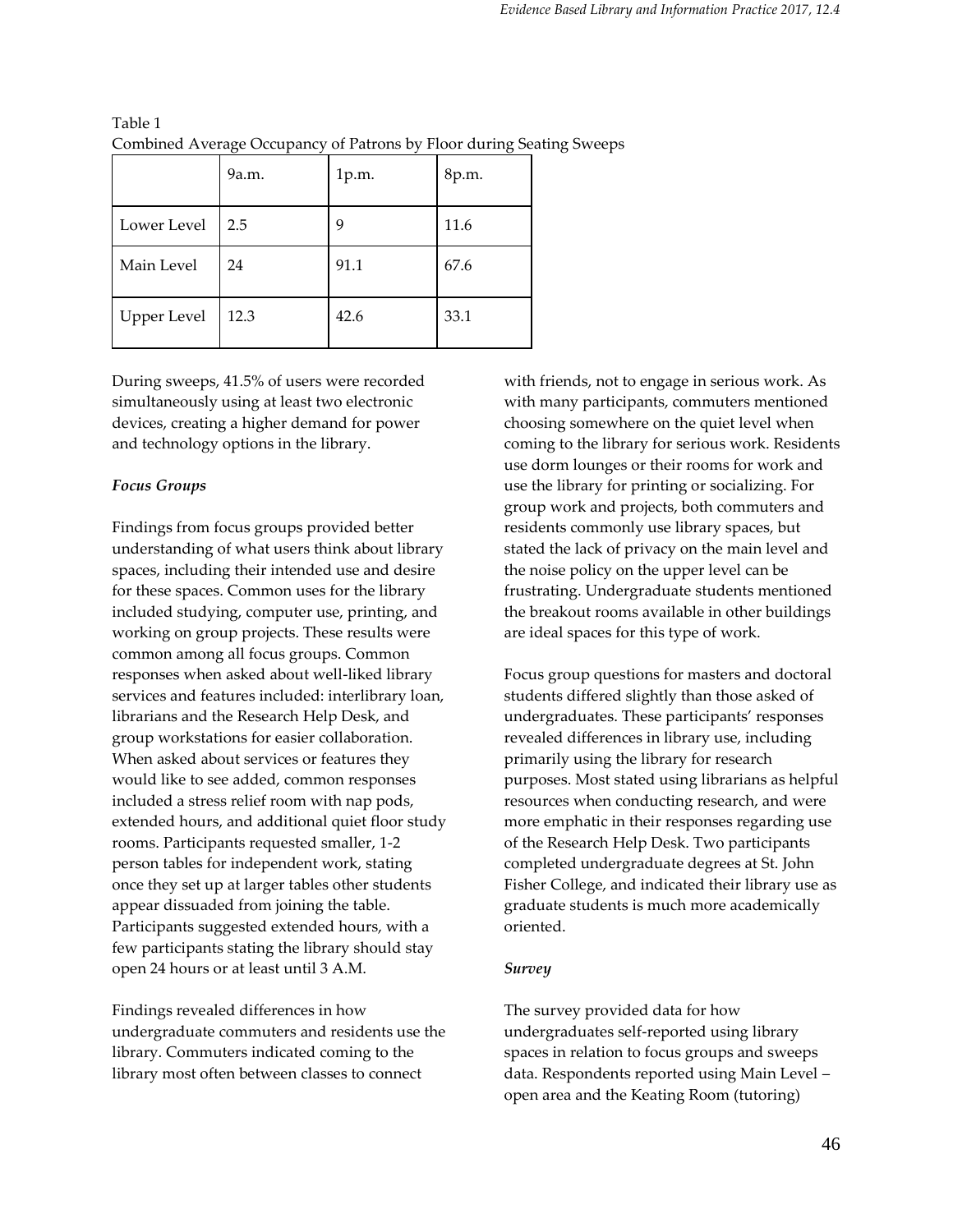spaces 45.57% and 8.89%, respectively, "very often". Respondents self-identified using quiet floor open areas and study rooms "very often" 31.65% and 36.39% of the time, respectively. The main level is the most self-identified used space, with the upper level spaces closely following. Survey results find the library's lower level (basement) is underutilized, with basement – computer lab and basement – tables "never" being used 49.05% and 50.95% of the time, respectively. Figure 1 provides a breakdown of library spaces and their frequency of use by respondents. Monday-Thursday and Finals Week are the most popular times in the library: 45% of users stated they come to the library "very often" Monday-Thursday, and 57% of users indicated that they come to the library "very often" during Finals Week. Nearly 50% of respondents think the library needs extended hours, which is similar to findings from focus groups; however, just under 40% of individuals indicated coming to the library "very often" in the evening.

In addition to revealing what spaces respondents reported using most frequently, they also shared which spaces are deficient (see Figure 2). As previously noted, the quiet floor and its private rooms are extremely popular, and unsurprisingly, 69% of respondents requested additional private rooms. Also unsurprisingly, respondents said the library needs more outlets (60%) and tables (41%) throughout the library. The need for more outlets and tables has a strong relationship to findings of computer use and group work, with 52% of respondents using computers and 64% of respondents "sometimes" conducting group work in the library. Overall, respondents are mainly interested in conducting academicrelated activities in the library. Even so, a high percentage of respondents requested the addition of stress-relief features such as nap pods and massage chairs, as well as Grab 'n Go foods.

Survey results regarding noise levels and temperature shed light on students' individual perceptions of spaces. When asked if the library is "too noisy," 62% of respondents indicated the library was "sometimes" too noisy, which parallels findings of crowdedness, as 64% of



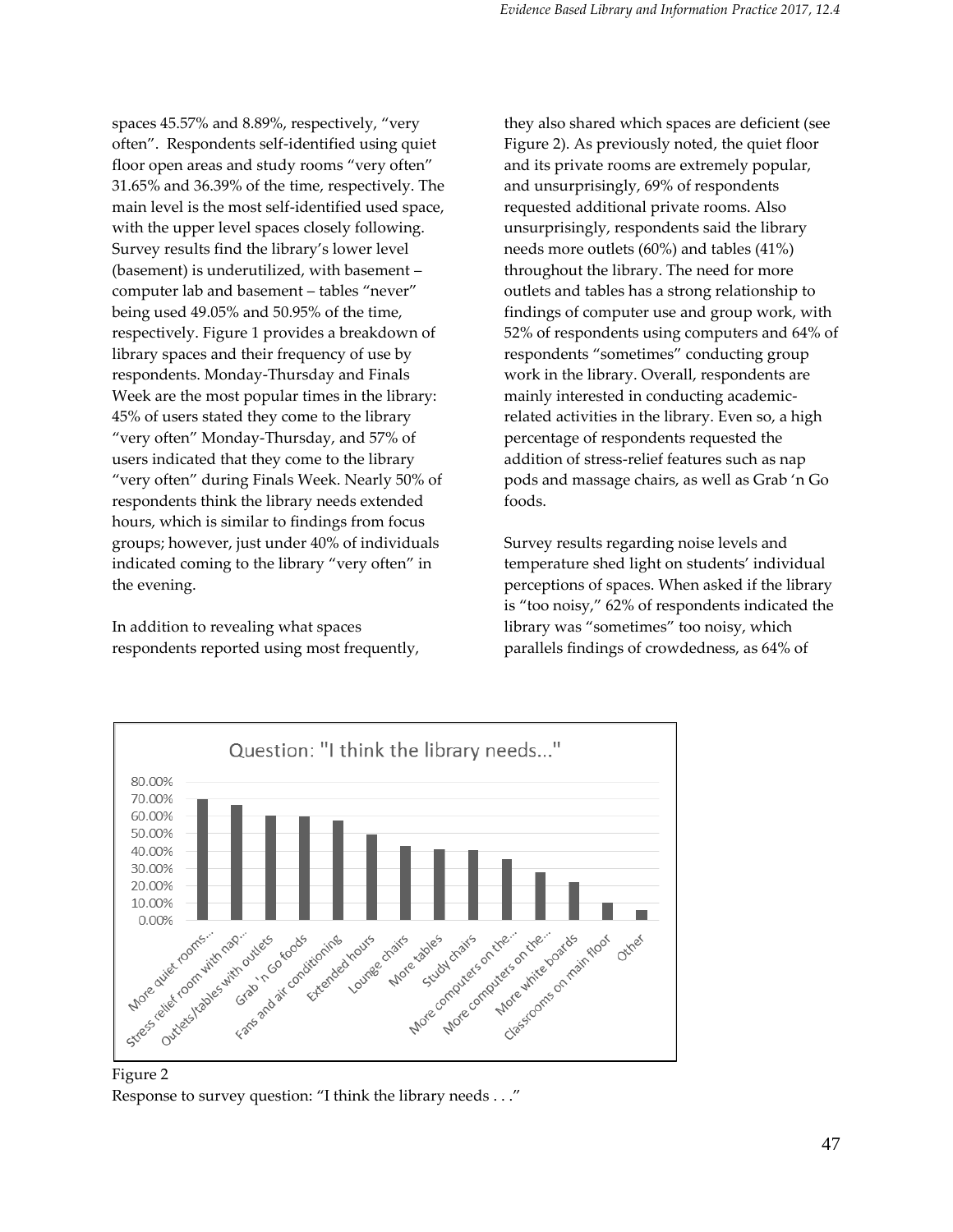respondents indicated the library was "sometimes" too crowded. Despite the majority of respondents indicating that the library is "sometimes" too noisy and "sometimes" too crowded, noise and crowdedness may not always be related. This lack of correlation may be due to the time of day a student uses the library. For example, the 1 P.M. hour is extremely crowded and noisy, whereas the 8 P.M. hour might be crowded but relatively quiet. Regarding temperature, when responding to the statement "I think the library needs . . ." with a list of options users could check (see Figure 2), 58% selected "Fans and air conditioning." There was some relationship between this finding and the library being too hot: 34% felt the library was "very often" too hot and 44% felt the library is "sometimes" too hot, while 64% felt the library is "never" too cold.

#### **Discussion**

#### *Library as Place*

Common themes from space-related literature are echoed in this study's findings. As with Freeman (2005), Lavery Library created flexible spaces, providing moveable, lightweight furniture for users to create their ideal study environments. During sweeps users were consistently observed moving tables, chairs, and whiteboards to create such environments, leading researchers to infer users are comfortable enough in the library to make spaces fit their needs (Montgomery, 2014). Further, observed users exemplified "library as place" by lounging in beanbag chairs, adjusting lighting in study rooms, taking off shoes, sleeping, and using headphones. Whether headphones were used as noise dampening or for watching videos was not captured, and focus group participants only mentioned their appreciation of headphones available for checkout and earbuds for purchase at the Checkout Desk. Additionally, observations suggested a high level of comfort in the library and with each other; users frequently abandoned belongings. This may also be a

means to save their spaces when the library is crowded.

Students make use of flexible learning spaces, moving tables and chairs as needed to accommodate their needs. A good example of this is students consistently moving tables and chairs in the Keating Room. The maps used for the sweeps purposefully left furniture placement off the map so recorders would be able to draw daily configurations of the space. While the space never changed dramatically, there were small changes, including the rolling white boards. The idea of collaborative, flexible study spaces, where students are able to work together, have been the main focus of recent updates to library spaces over the last 10 years. As other researchers have noted, these spaces support student learning, including collaboration, social learning, and alone-together study (Cha & Kim, 2015; Given & Archibald, 2015; Khoo et al., 2014; Ojennus & Watts, 2017). Interestingly, focus group participants repeatedly said they like the group work stations for completing group work, yet users were rarely using these tables as intended during sweeps. More often, users at these tables used the integrated outlets to power their laptops, leading the research team to believe students like these tables more for their outlets and less for the ability to share a screen.

Demand for a stress relief room and nap pods signals that while users come for serious work, they feel the library should, or could, serve as a comfortable, relaxing environment, indicative of the "third space" discussed by DeClercq and Cranz (2014). Focus group and survey results revealed undergraduates frequently come to the library before classes or after dinner for printing and academic work, while they come in between classes for group work and socializing. Despite low participation in focus groups, graduate students unsurprisingly indicated their use of library spaces is almost wholly academic, citing a need for quiet and a fondness for academicoriented library services. Students' motivations for library use need to be considered for any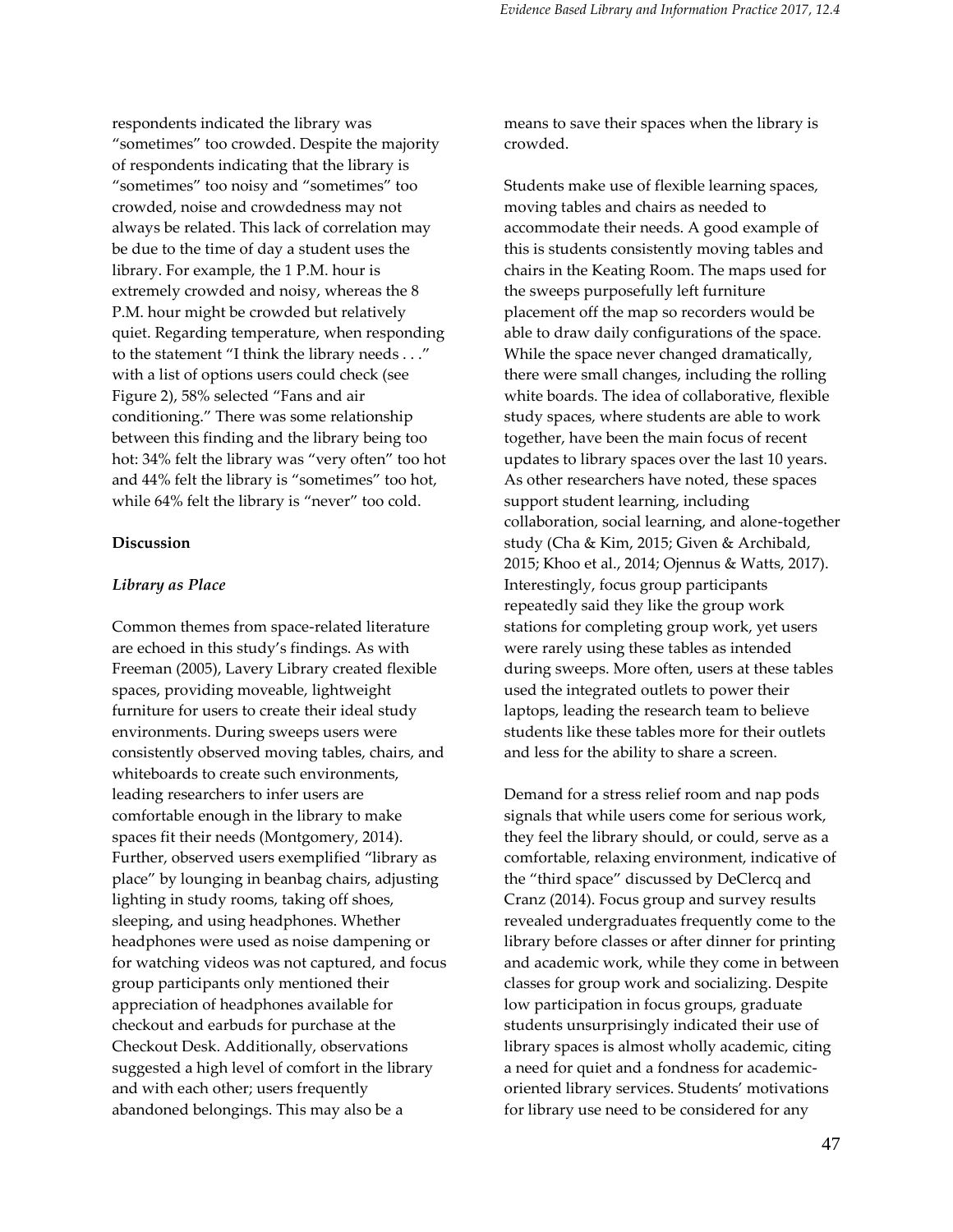library planning renovations and new services, especially when faced with increasingly diverse student populations. This is something Lavery Library must take into account given our increasing graduate population.

#### *Space Attributes*

Students use library spaces for a variety of reasons; most commonly, data revealed users come to the library for academic work. Space needs differ among users and are often taskdependent, with both individual and group work requiring a variety of furniture options. Independent of group or individual study spaces, more table and seating options are a common theme within focus groups and survey findings, aligning our students' desires with other research on space attributes (Cha & Kim, 2015; İmamoğlu & Gürel, 2016; Khoo et al., 2014; Khoo, Rozaklis, Hall, & Kusunoki, 2016; Montgomery, 2014; Vaska et al., 2009). Regardless of space preferences (i.e., quiet vs. non-quiet), users consistently and whenever possible need additional outlets, aligning with research regarding the need for additional power to accommodate technologies (DeClercq & Cranz, 2014; İmamoğlu & Gürel, 2016; Khoo et al., 2014; Montgomery, 2014; Vaska et al., 2009). The need for more outlets, aside from the building's age, may stem from multiple, simultaneous device use (i.e., laptop, cell phone, desktop) found in sweeps data. Builders in 1974 could not have predicted the pervasiveness of technology today, but future renovations must address power capacity.

The library's main level is a mix of desktop computer pods, group workstations, lounge furniture, and other flexible spaces, and is frequently abuzz with students working on group projects, studying together, and socializing. It is also where the Checkout Desk and Research Help Desk are located; these two desks are frequently busy with library users seeking assistance with research, utilizing technology, checking out materials, and performing other activities. The main level is

certainly what Freeman (2005) would consider "the sound of learning" (p. 5), with sweeps, focus groups, and survey responses indicating the library is used frequently for group work. However, the main level does have its drawbacks for group work. For example, it is possible group workstations are not as frequently used as intended due to a lack of privacy. Based on focus group findings, group workspaces should be addressed in library renovations, specifically the addition of breakout rooms or other semi-private spaces with soundproofing.

Particularly surprising throughout all phases of research is the under-use of the lower level. This is a mixed-use, flexible space where talking is allowed, but is typically quieter than the main level. Occupancy during sweeps was less than 1% and students rarely mentioned the lower level during focus groups. This trend continued in survey responses, with approximately 50% of respondents "never" going to any lower level spaces (i.e., "Basement- computer lab" and "Basement- tables"). Understanding why students are not using this available space would be extremely valuable. As Khoo et al.(2016) mentions, spaces without defined use conventions are considered full when they are relatively unoccupied, as individuals are unlikely to join a space already occupied by another individual. In the case of the lower level, this might be doubly true, as the classrooms on this level are not commonly used outside of instruction and students may be unaware of when they are able to, or not able to, use these rooms. Other factors contributing to underuse could be the lack of natural lighting, undefined policies regarding noise, and temperature. The only available lighting in the lower level is fluorescent lighting; there are no desk lamps and only one semi-hidden space with windows. While the only designated quiet space in the library is the upper level, the lower level is much quieter than the main level. Lastly, underuse may be a result of temperature variance, something noted in the focus groups and survey findings.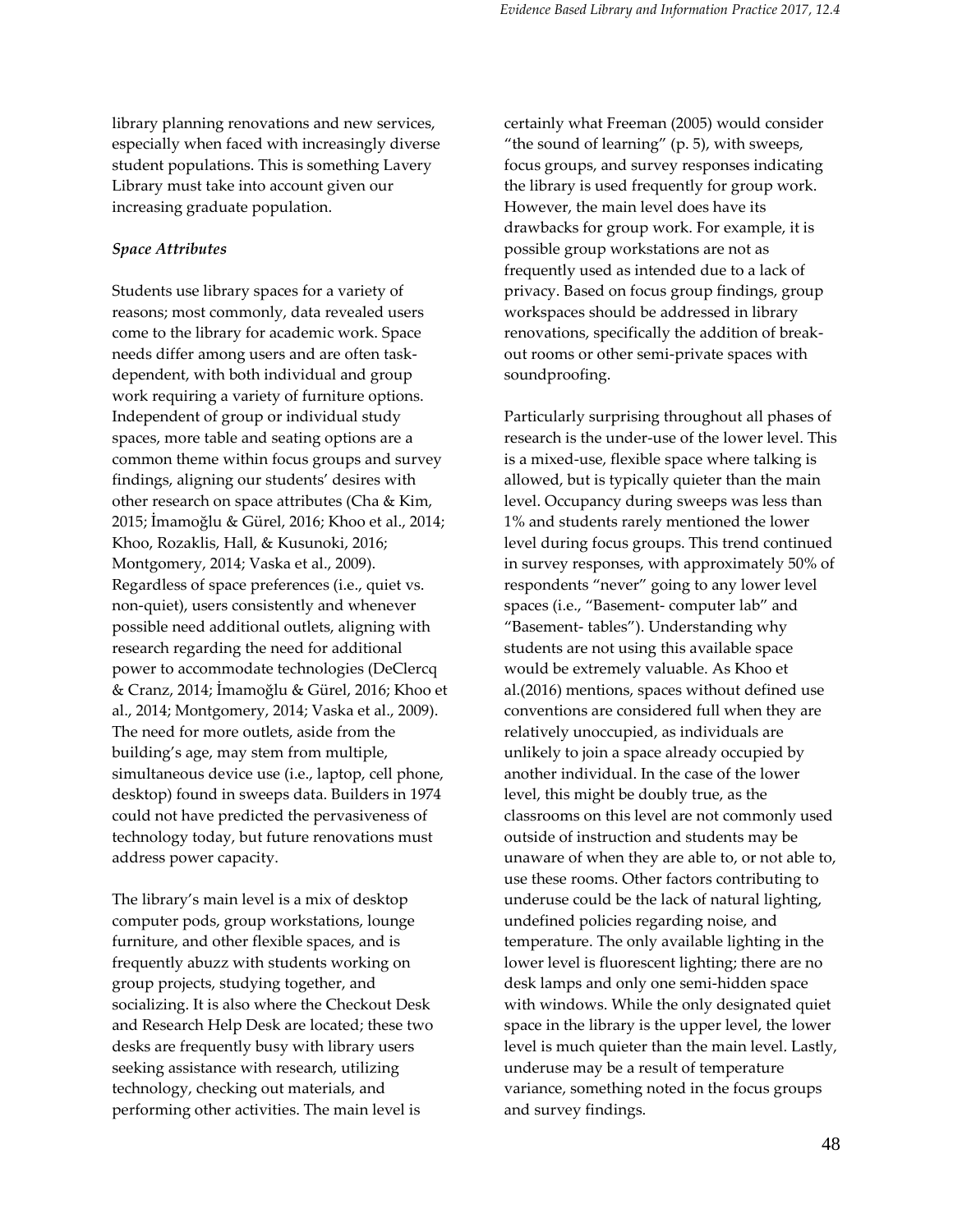As with other research (Cha & Kim, 2015; DeClercq & Cranz, 2014; Freeman, 2005; Khoo et al., 2014, Khoo et al., 2016), our students are looking for a quiet space to "get serious" (e.g., write research papers). This is especially true for masters and doctoral students, including one doctoral student wishing the library would be more like a neighboring academic library, where the entire space is quiet. This population's need for quiet space may stem from different academic requirements (e.g., dissertation research), or the need for quiet space outside of home or work. Not surprisingly, many undergraduates indicated a desire for quiet space as well, specifically when concentration is required, as the library main level can be noisy. What is particularly interesting, especially in lieu of survey results, is upper level sweeps have only about 20% occupancy, even during peak usage. It is possible students see the space as full at 20% occupancy, rather than the 40-50% reported in other literature (Applegate, 2009; İmamoğlu & Gürel, 2016; Khoo et al., 2016). For example, once a study room has one person using the space it is considered full, even though there may be 2-3 available chairs in the room. Similarly, as noted in the sweeps and focus groups, a single student may use an entire fourperson table, making the space full with only one occupant. İmamoğlu and Gürel (2016) write about territorial dividers as a way to maintain personal space, and something focus group participants mentioned wanting were smaller, individual work tables in place of the large fourperson tables currently available. This follows trends for communal study, or alone-together study, where students seek silence lacking in other areas (e.g., dorm rooms, classrooms, residence hall lounges, and others), but still want to be around others working on similar tasks. It is clear from all three data points that quiet study space is highly valued and sought after on campus, and the library, while providing some quiet, still requires more to meet demand. This is consistent with recent literature about growing demands for quiet spaces, and libraries should consider this

growing body of evidence as they plan for renovations.

#### *Space-related services*

While not solely library-related, participants in all areas of research suggested the library add café and stress-relief services. Café service was not surprising given the percentage of people observed during sweeps with food or drink. As the survey found, students frequently visit the library between classes and throughout the day and Grab 'n Go foods was rated highly as a need in the survey (see Figure 2), having café access would benefit students. This leads researchers to conclude current vending options are inadequate, including the new single-serve coffee machine. Out of a specific request for nap pods within the focus groups, student researchers included an option of *"Stress relief room with nap pods/ massage chairs/ stress relieving activities"* for the survey question "I think the library needs…" Surprising to librarian researchers, the request for stress relief services came in second to "more quiet rooms." Considering the other spaces on campus in which students elect to study and complete work (e.g., cafés, residence hall lounges, and more), the desire for space-related services, including Grab 'n Go foods and stress relief rooms, is very important.

Extended hours and interlibrary loan are two other services frequently mentioned in both the focus groups and survey. The request for extended hours has persisted for years, and the library has adjusted hours to open earlier and close later on weekends, including staying open until 2 A.M. during the last two weeks of the semester. The study did not determine what extended hours would mean to users, but existing headcount data does not support a need for extended hours. We acknowledge this could be due to students knowing the library is closing, and therefore moving to an alternate location long before closing. Unrelated to library space, praise for interlibrary loan was common throughout all user types in the focus groups.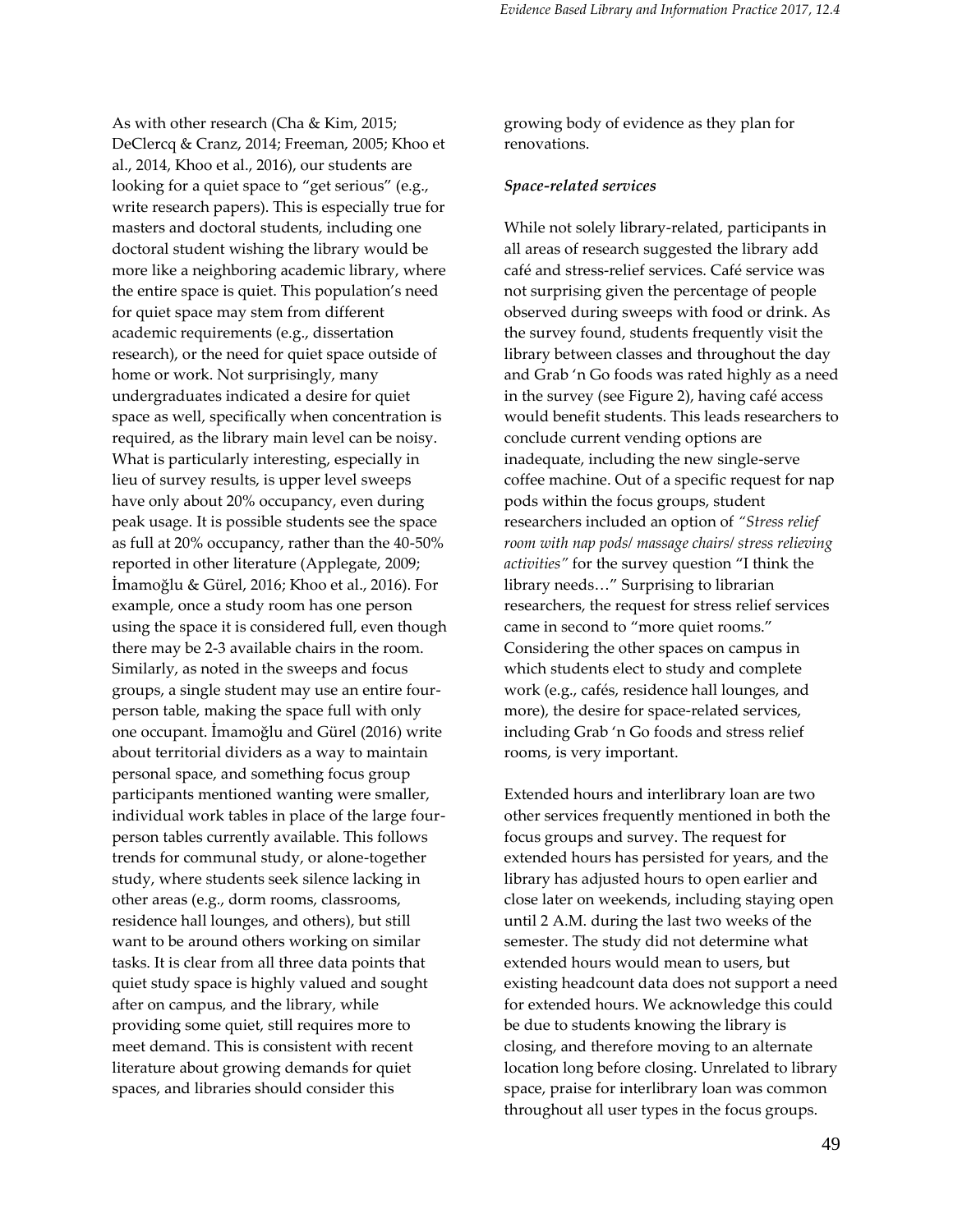Researchers are unsure why this service connects to library spaces for users, though it is possible students have picked up physical interlibrary loan materials at the Checkout Desk, or focus group questions about space-related library services evoked positive feelings toward this service.

#### **Limitations**

The researchers acknowledge this research had limitations. Multiple recorders' interpretations during the seating sweeps may influence data. The librarians conducting the research tried to mitigate this by training staff recorders with a shared understanding of what to record.

Due to low focus group participation, masters and doctoral students were not surveyed. Similarly, a purposeful decision to exclude demographics was made to shorten the survey. Therefore, researchers are unable to relate survey responses back to specific demographic traits (e.g., commuter vs. residential, class level), which may have proved valuable for understanding how different student groups use library spaces.

#### **Future Research**

Future space studies should investigate students' need for quiet study spaces, and how libraries may provide these spaces to their students. The need for quiet space may signify a change from previous trends regarding redesigned library spaces. In small academic libraries, would it better serve students to have more quiet spaces than collaborative spaces, since the latter can be found other places on campus? It is also worth exploring students' use of undefined spaces, which may be common in academic libraries.

#### **Acknowledgements**

The authors would like to acknowledge others that were instrumental to the success of this library space study: Faculty Advisers: Patricia Tweet, PhD and David Baronov, PhD; Student Researchers: Mollie Flynn and Caroline Villa; and Library staff members: Kate Ross, Marianne Simmons, Brian Lynch, Lynn Seavy, Stacy Celata, and Britta Stackwick.

#### **References**

Andrews, C., Wright, S. E., & Raskin, H. (2015). Library learning spaces: Investigating libraries and investing in student feedback. *Journal of Library Administration, 56,* 647-672. [http://dx.doi.org/10.1080/01930826.2015.](http://dx.doi.org/10.1080/01930826.2015.1105556) [1105556](http://dx.doi.org/10.1080/01930826.2015.1105556) 

Applegate, R. (2009). The library is for studying: Student preference for study space. *The Journal of Academic Librarianship, 35,* 341- 346. [http://dx.doi.org/10.1016/j.acalib.2009.04](http://dx.doi.org/10.1016/j.acalib.2009.04.004) [.004](http://dx.doi.org/10.1016/j.acalib.2009.04.004)

- Cha, S. H., & Kim, T. W. (2015). What matters for students' use of physical library space? *The Journal of Academic Librarianship, 41,* 274-279. [http://dx.doi.org/10.1016/j.acalib.2015.03](http://dx.doi.org/10.1016/j.acalib.2015.03.014) [.014](http://dx.doi.org/10.1016/j.acalib.2015.03.014)
- DeClercq, C. P., & Cranz, G. (2014). Moving beyond seating-centered learning environments: Opportunities and challenges identified in a POE of a campus library. *The Journal of Academic Librarianship, 40,* 574-584. [http://dx.doi.org/10.1016/j.acalib.2014.08](http://dx.doi.org/10.1016/j.acalib.2014.08.005) [.005](http://dx.doi.org/10.1016/j.acalib.2014.08.005)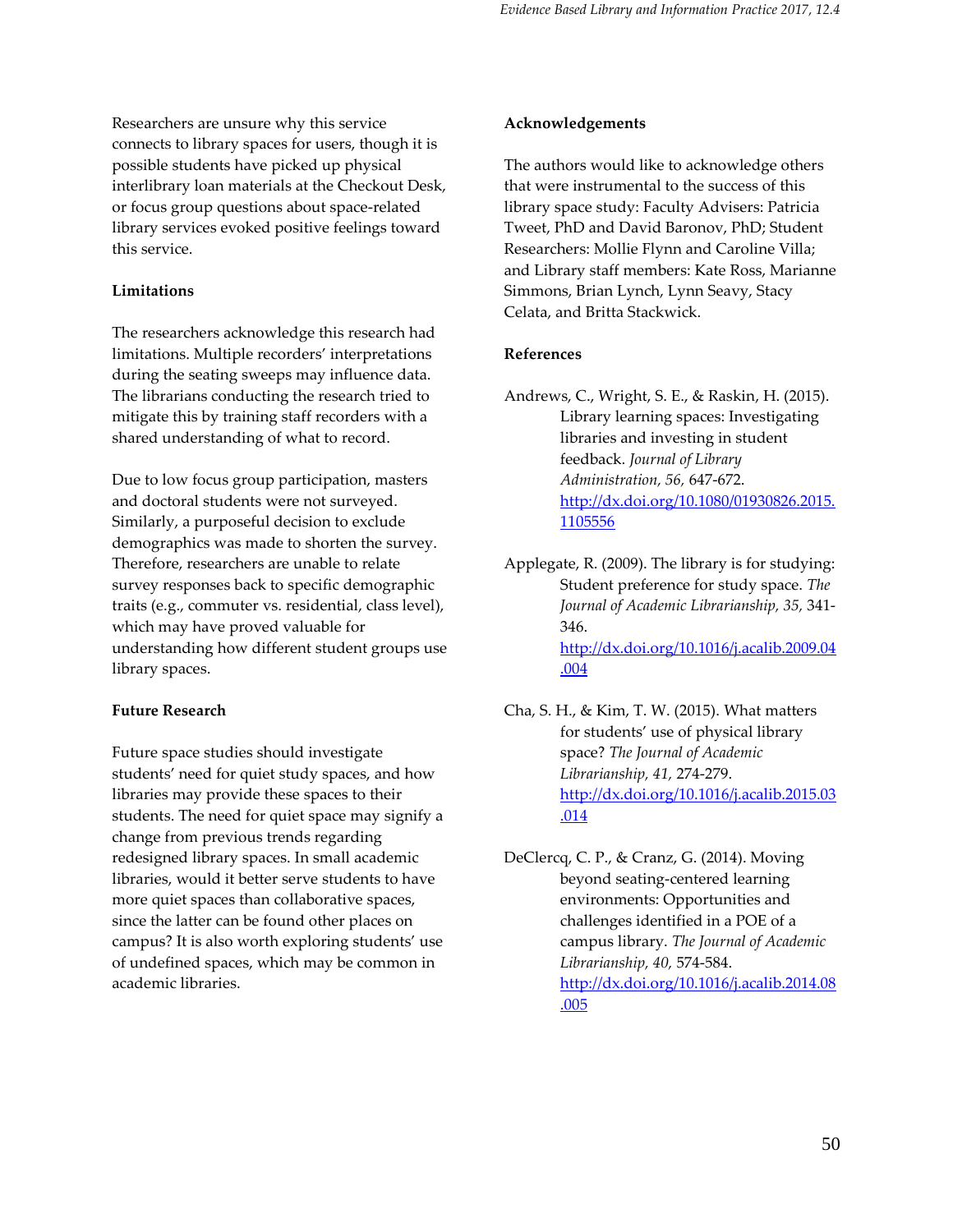- Ellison, W. (2016). Designing the learning spaces of a university library. *New Library World, 117,* 294-307. [http://dx.doi.org/10.1108/NLW-01-2016-](http://dx.doi.org/10.1108/NLW-01-2016-0006) [0006](http://dx.doi.org/10.1108/NLW-01-2016-0006)
- Fallin, L. (2016). Beyond books: The concept of the academic library as learning space. *New Library World, 117,* 308-320. [http://dx.doi.org/10.1108/NLW-10-2015-](http://dx.doi.org/10.1108/NLW-10-2015-0079) [0079](http://dx.doi.org/10.1108/NLW-10-2015-0079)
- Freeman, G. T. (2005). The library as place: Changes in learning patterns, collections, technology, and use. In *Library as Place: Rethinking Roles, Rethinking Space* (pp. 1-10). Council on Library Resources: Washington, DC.
- Given, L. M., & Archibald, H. (2015). Visual traffic sweeps (VTS): A research method for mapping user activities in the library space. *Library & Information Science Research, 37,* 100-108. [http://dx.doi.org/10.1016/j.lisr.2015.02.00](http://dx.doi.org/10.1016/j.lisr.2015.02.005) [5](http://dx.doi.org/10.1016/j.lisr.2015.02.005)
- Given, L. M., & Leckie, G. L. (2003). "Sweeping" the library: Mapping the social activity space of the public library. *Library & Information Science Research, 25,* 365-385. [http://dx.doi.org/10.1016/S0740-](http://dx.doi.org/10.1016/S0740-8188(03)00049-5) [8188\(03\)00049-5](http://dx.doi.org/10.1016/S0740-8188(03)00049-5)
- Goodnight, C., & Jeitner, E. (2016). Sending out an SOS: Being mindful of students' need for quiet study spaces. In S. S. Hines & K. M. Crowe (Eds.), *The Future of Library Spaces* (Vol. 36, pp. 103-129). Emerald Group Publishing Limited. [http://dx.doi.org/10.1108/S0732-](http://dx.doi.org/10.1108/S0732-067120160000036010) [067120160000036010](http://dx.doi.org/10.1108/S0732-067120160000036010)
- Hall, K., & Kapa, D. (2015). Silent and independent: Student use of academic library study space. *Partnership: The Canadian Journal of Library and Information Practice and Research, 10*(1), 1- 38.
- Hanson, A., & Abresch, J. (2016). Socially constructing library as place and space. In S. S. Hines & K. M. Crowe (Eds.), *The Future of Library Spaces* (Vol. 36, pp. 103- 129). Emerald Group Publishing Limited. [http://dx.doi.org/10.1108/S0732-](http://dx.doi.org/10.1108/S0732-067120160000036004) [067120160000036004](http://dx.doi.org/10.1108/S0732-067120160000036004)
- İmamoğlu, Ç., & Gürel, M. Ö. (2016). "Good fences make good neighbors": Territorial dividers increase user satisfaction and efficiency in library study spaces. *The Journal of Academic Librarianship, 42,* 65-73. [http://dx.doi.org/10.1016/j.acalib.2015.10](http://dx.doi.org/10.1016/j.acalib.2015.10.009) [.009](http://dx.doi.org/10.1016/j.acalib.2015.10.009)
- Khoo, M., Rozaklis, L., Hall, C., & Kusunoki, D. (2016). "A really nice spot": Evaluating place, space, and technology in academic libraries. *College & Research Libraries, 77*, 51-70*.*  <http://dx.doi.org/10.5860/crl.77.1.51>
- Khoo, M., Rozaklis, L., Hall, C., Kusunoki, D., & Rehrig, M. (2014). *Heat map visualization of seating patterns in an academic library.*  In iConference 2014 Proceedings (p. 612- 620).<http://dx.doi.org/10.9776/14274>
- Lux, V., Snyder, R. J., & Boff, C. (2016). Why users come to the library: A case study of library and non-library units. *The Journal of Academic Librarianship, 42,* 109- 117.

[http://dx.doi.org/10.1016/j.acalib.2016.01](http://dx.doi.org/10.1016/j.acalib.2016.01.004) [.004](http://dx.doi.org/10.1016/j.acalib.2016.01.004)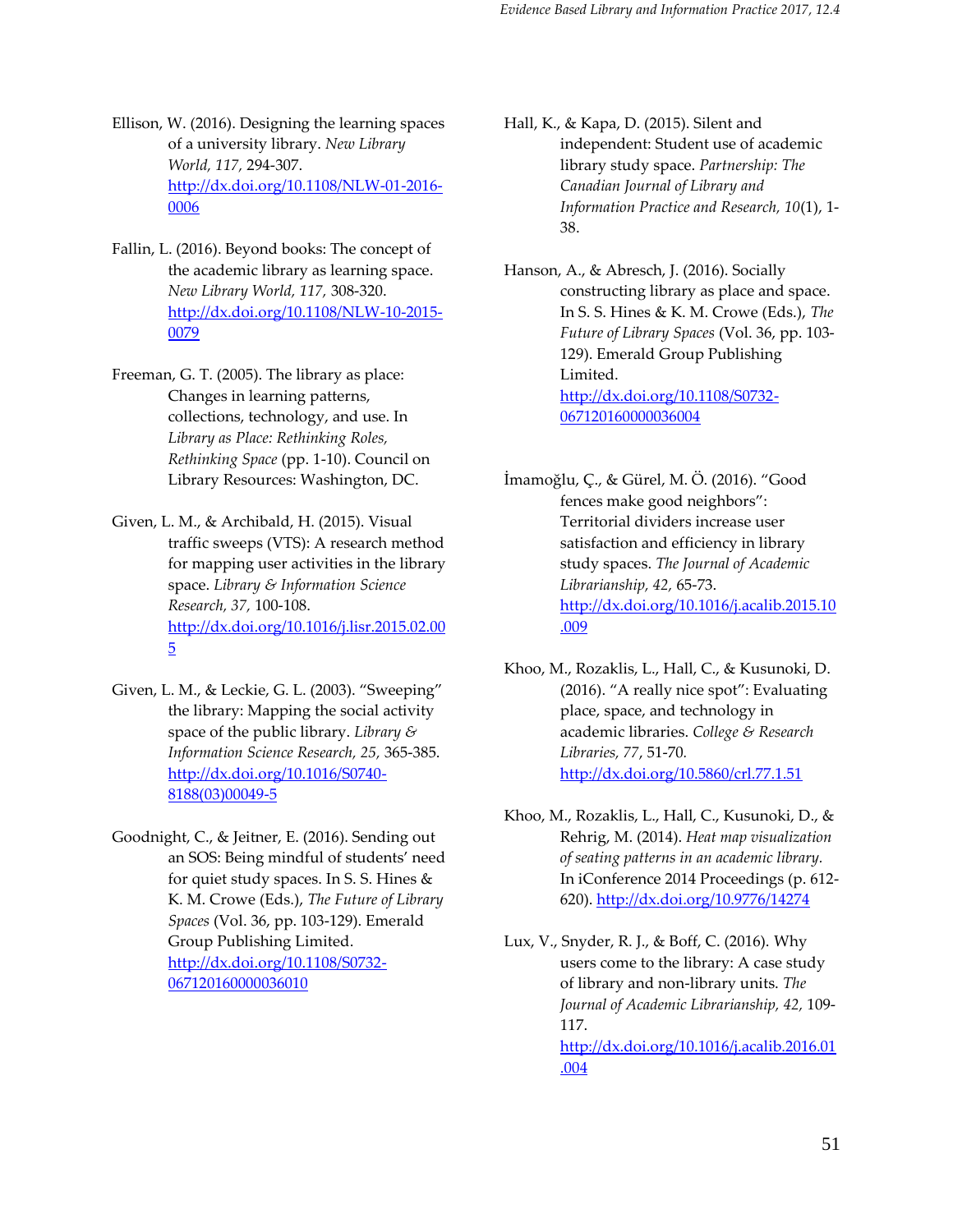Montgomery, S. E. (2014). Library space assessment: User learning behaviors in the library. *The Journal of Academic Librarianship, 40,* 70-75. [http://dx.doi.org/10.1016/j.acalib.2013.11](http://dx.doi.org/10.1016/j.acalib.2013.11.003) [.003](http://dx.doi.org/10.1016/j.acalib.2013.11.003)

Montgomery, S. E., & Miller, J. (2011). The third place: The library as collaborative and community space in a time of fiscal restraints. *College & Undergraduate Libraries, 18*, 228-238. [http://dx.doi.org/10.1080/10691316.2011.](http://dx.doi.org/10.1080/10691316.2011.577683) [577683](http://dx.doi.org/10.1080/10691316.2011.577683)

Ojennus, P., & Watts, K. A. (2017). User preferences and library space at Whitworth University Library. *Journal of Library and Information Sciences, 49,* 320- 334. [http://dx.doi.org/10.1177/0961000615592](http://dx.doi.org/10.1177/0961000615592947) [947](http://dx.doi.org/10.1177/0961000615592947)

Oldenburg, R. (1997). Making college a great place to talk. In G. Keller (Ed.), *The best of planning for higher education* (pp. 90- 94). Ann Arbor, MI: Society for College and University Planning.

Oliveira, S. M. (2016). Space preference at James White Library: What students really want. *The Journal of Academic Librarianship, 42,* 355-367. [http://dx.doi.org/10.1016/j.acalib.2016.05](http://dx.doi.org/10.1016/j.acalib.2016.05.009) [.009](http://dx.doi.org/10.1016/j.acalib.2016.05.009)

Vaska, M., Chan, R., & Powelson, S. (2009). Results of a user survey to determine needs for a health sciences library renovation. *New Review of Academic Librarianship, 15,* 219-234. [http://dx.doi.org/10.1080/1361253090324](http://dx.doi.org/10.1080/13612530903240635) [0635](http://dx.doi.org/10.1080/13612530903240635)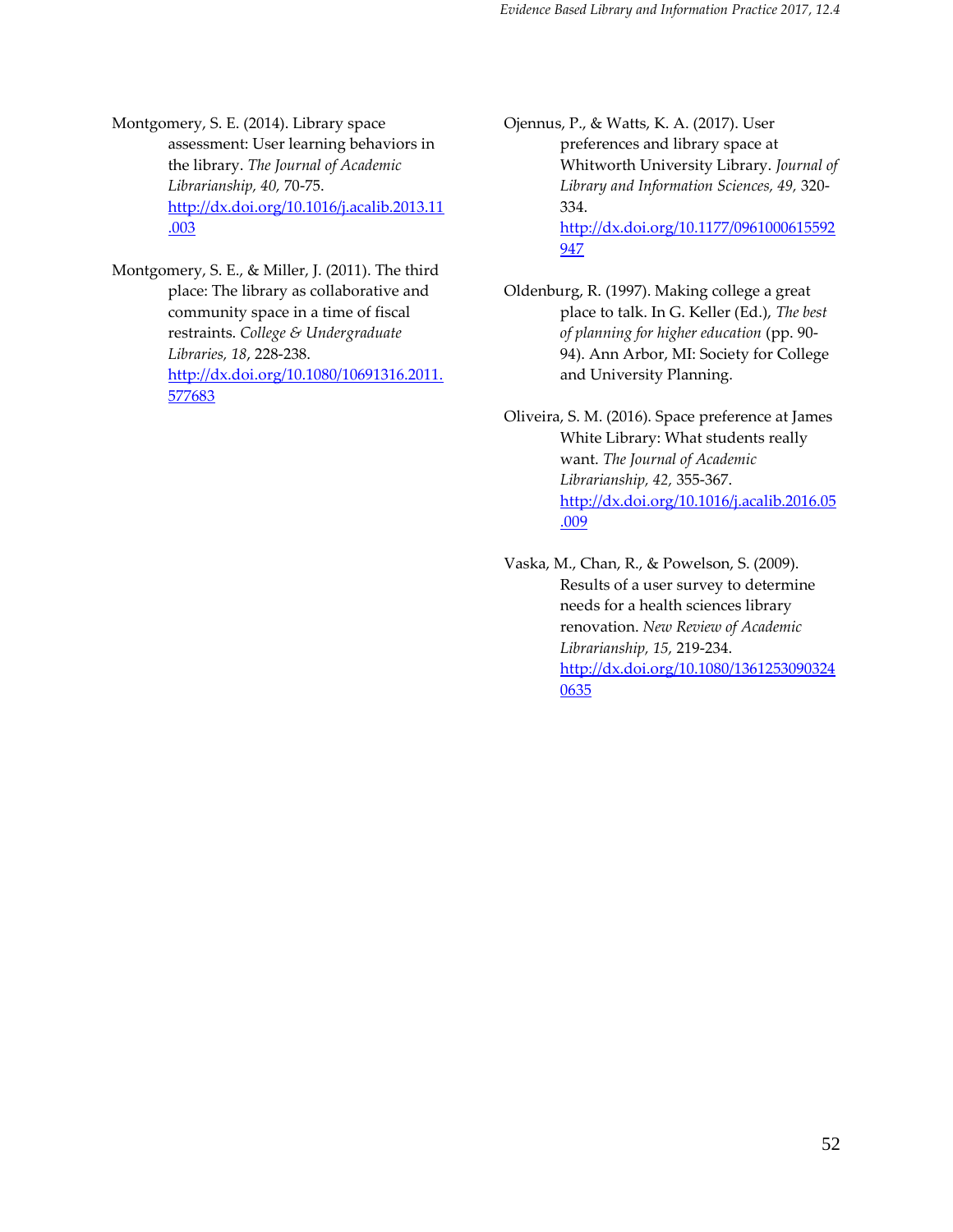

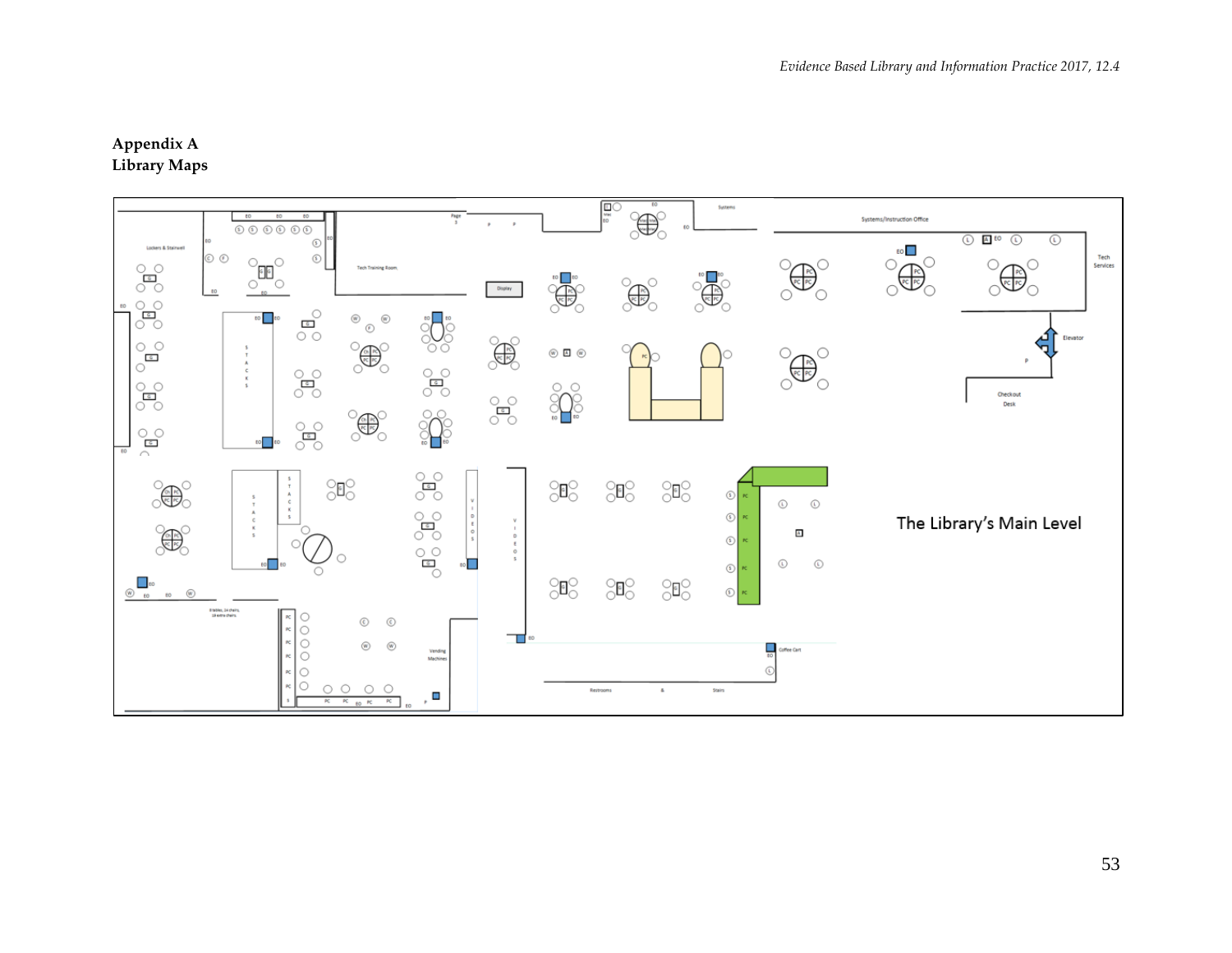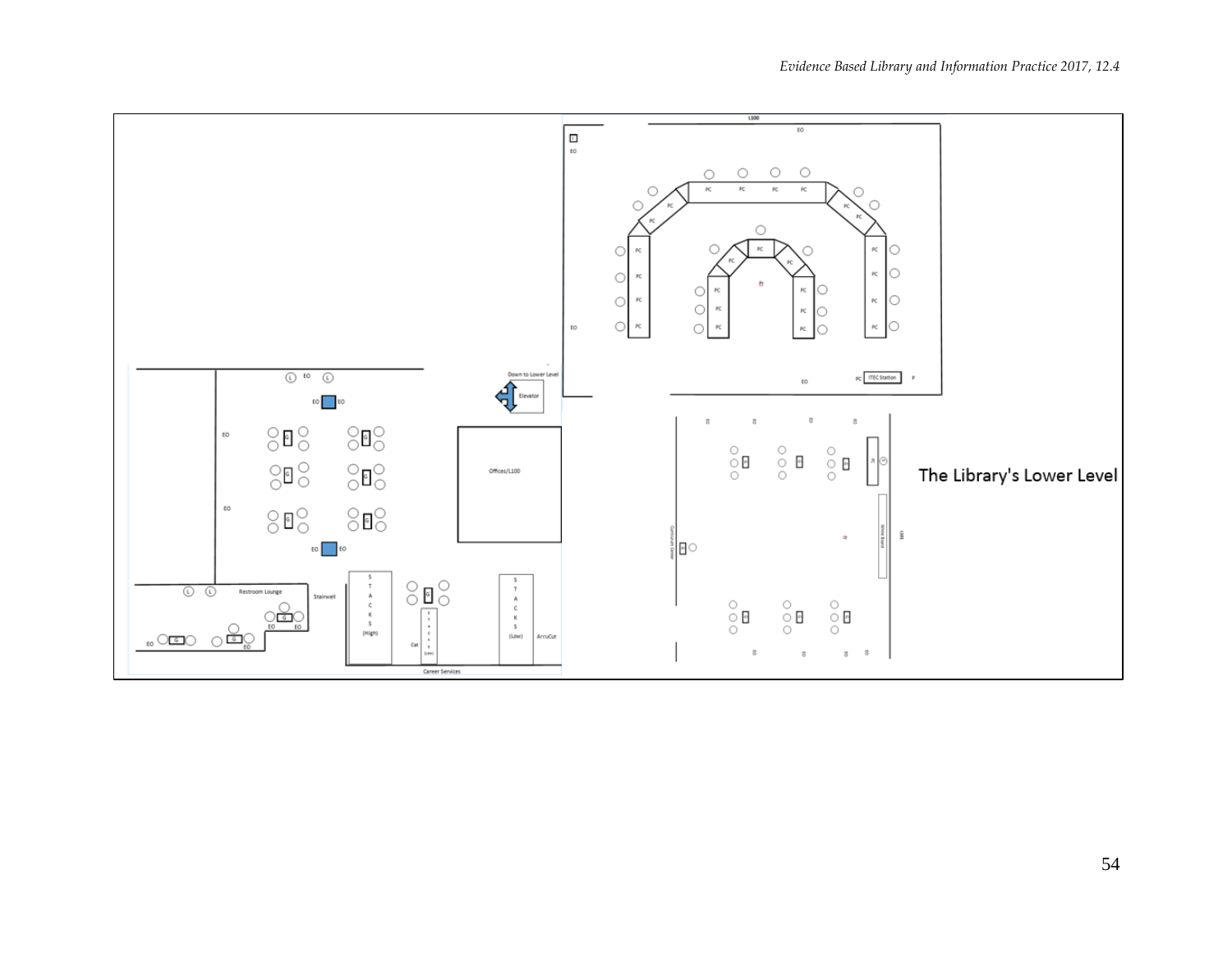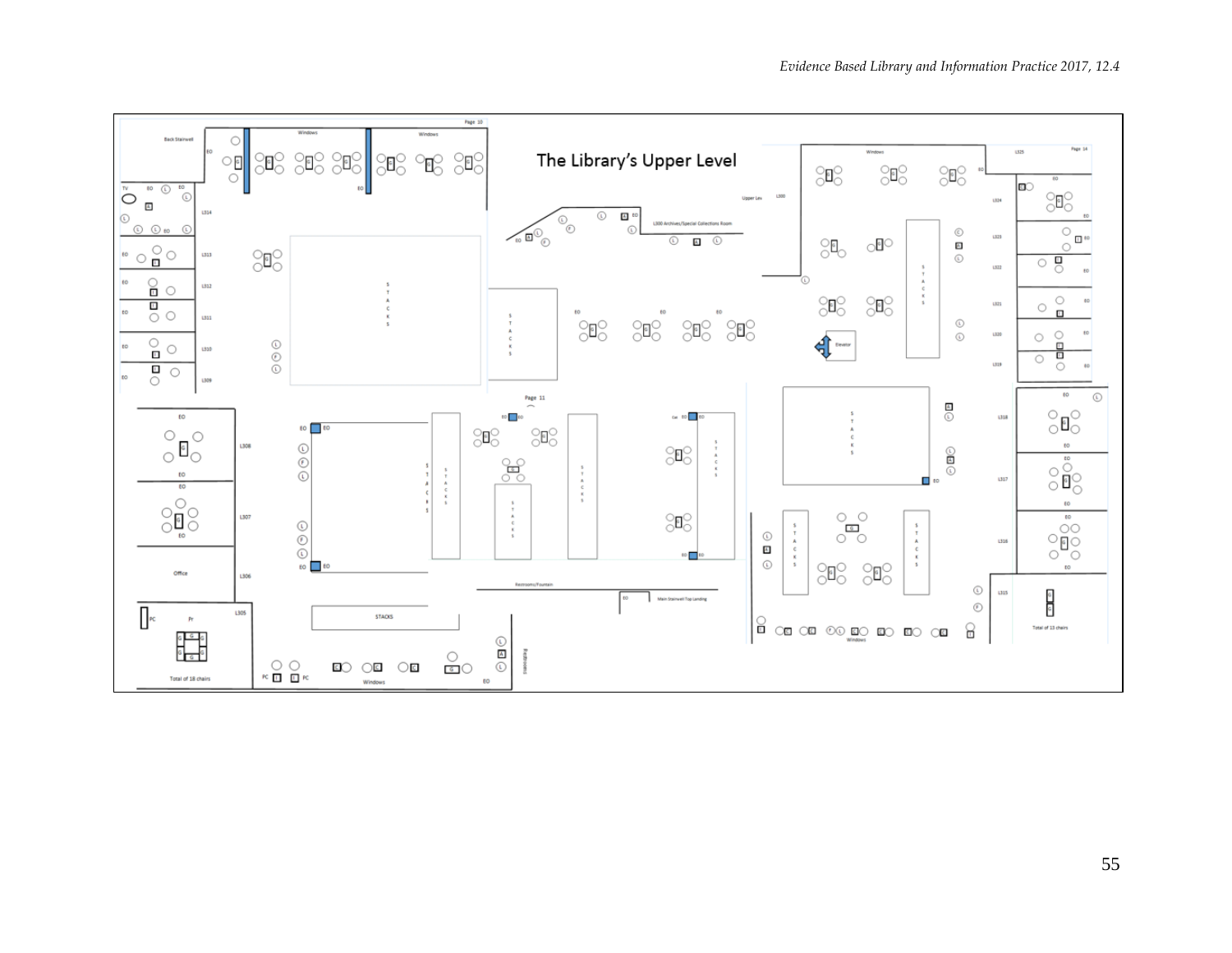## **Appendix B**

## **Library Space Assessment Survey**

Q1 When I go to the library, I...

Thursday (1)

|                               | Very Often (1) | Sometimes (2) | Never (3) |
|-------------------------------|----------------|---------------|-----------|
| Study (1)                     |                |               |           |
| Use the<br>computers (2)      |                |               |           |
| Print/make<br>copies (3)      |                |               |           |
| Do group work<br>(4)          |                |               |           |
| Do important<br>projects (5)  |                |               |           |
| Write papers (6)              |                |               |           |
| Receive/Offer<br>tutoring (7) |                |               |           |
| Research (8)                  |                |               |           |
| Socialize (9)                 |                |               |           |
| Check out a<br>book (10)      |                |               |           |
| Q2 I go to the library        |                |               |           |
|                               | Very Often (1) | Sometimes (2) | Never (3) |
| Monday-                       |                |               |           |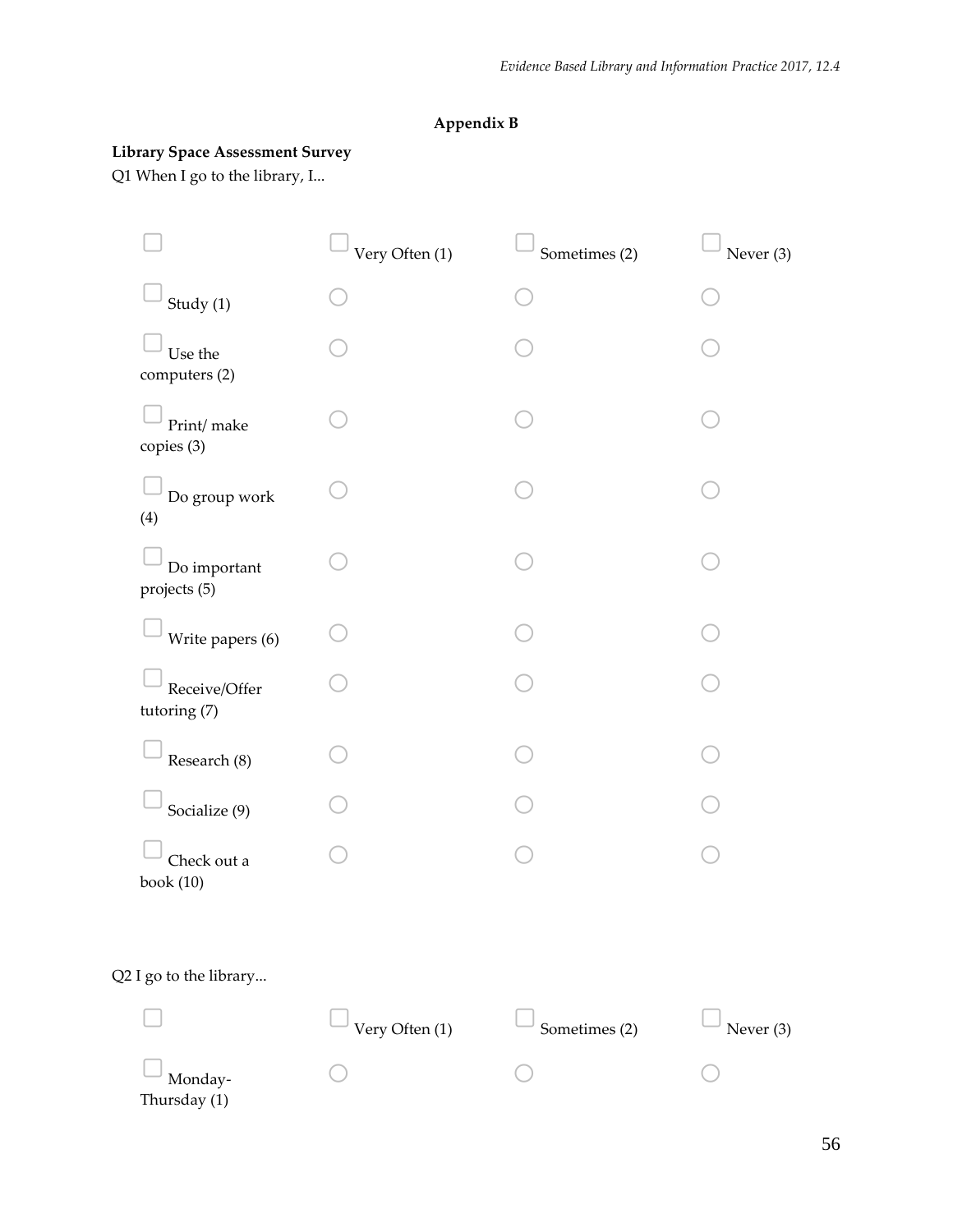| Friday (2)                  |  |  |
|-----------------------------|--|--|
| Saturday (3)                |  |  |
| Sunday (4)                  |  |  |
| Morning (5)                 |  |  |
| Between classes<br>(6)      |  |  |
| Evening hours<br>(7)        |  |  |
| During finals<br>week $(8)$ |  |  |

## Q3 When I go to the library, I go to...

|                                 | Very Often (1) | Sometimes (2) | Never $(3)$ |
|---------------------------------|----------------|---------------|-------------|
| Rooms on the<br>quiet floor (1) |                |               |             |
| Quiet floor-<br>open area (2)   |                |               |             |
| Keating Room<br>(tutoring) (3)  |                |               |             |
| Main floor-<br>open area (4)    |                |               |             |
| Basement-<br>computer lab (5)   |                |               |             |
| Basement-<br>tables $(6)$       |                |               |             |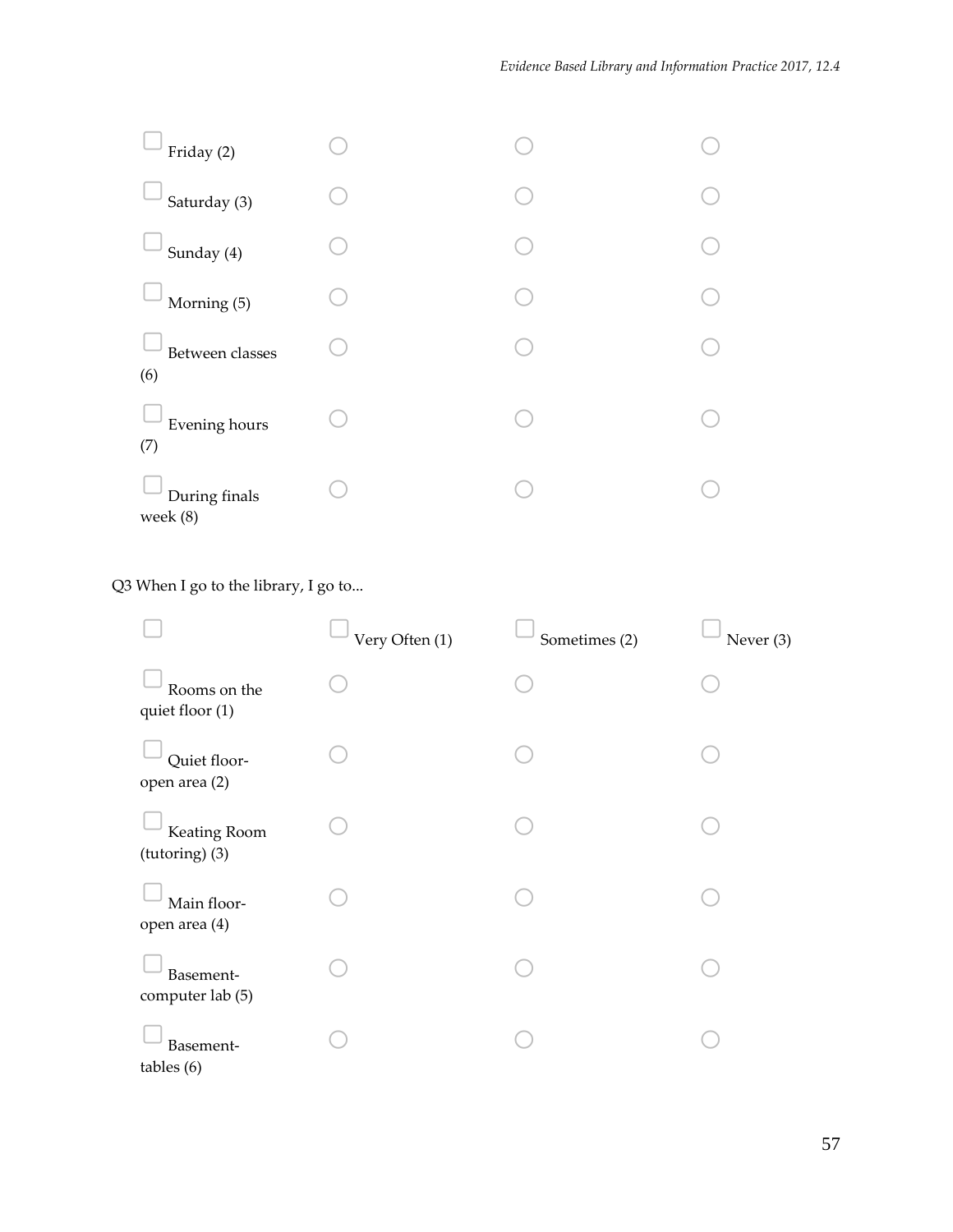## Q4 When I go to the library I use...

|                                        | Very Often (1) | Sometimes (2) | Never (3) |
|----------------------------------------|----------------|---------------|-----------|
| Computers and<br>rentable laptops (1)  |                |               |           |
| Research help<br>$\text{desk}(2)$      |                |               |           |
| White boards (3)                       |                |               |           |
| Group tables<br>with TV screens (4)    |                |               |           |
| Smart bones (5)                        |                |               |           |
| Rentable<br>games/movies (6)           |                |               |           |
| Interlibrary loan<br>(7)               |                |               |           |
| Keurig (8)                             |                |               |           |
| Rentable<br>chargers/headphones<br>(9) |                |               |           |

## Q5 The library tends to be...

|             | Very Often (1) | Sometimes (2) | Never $(3)$ |
|-------------|----------------|---------------|-------------|
| Too crowded |                |               |             |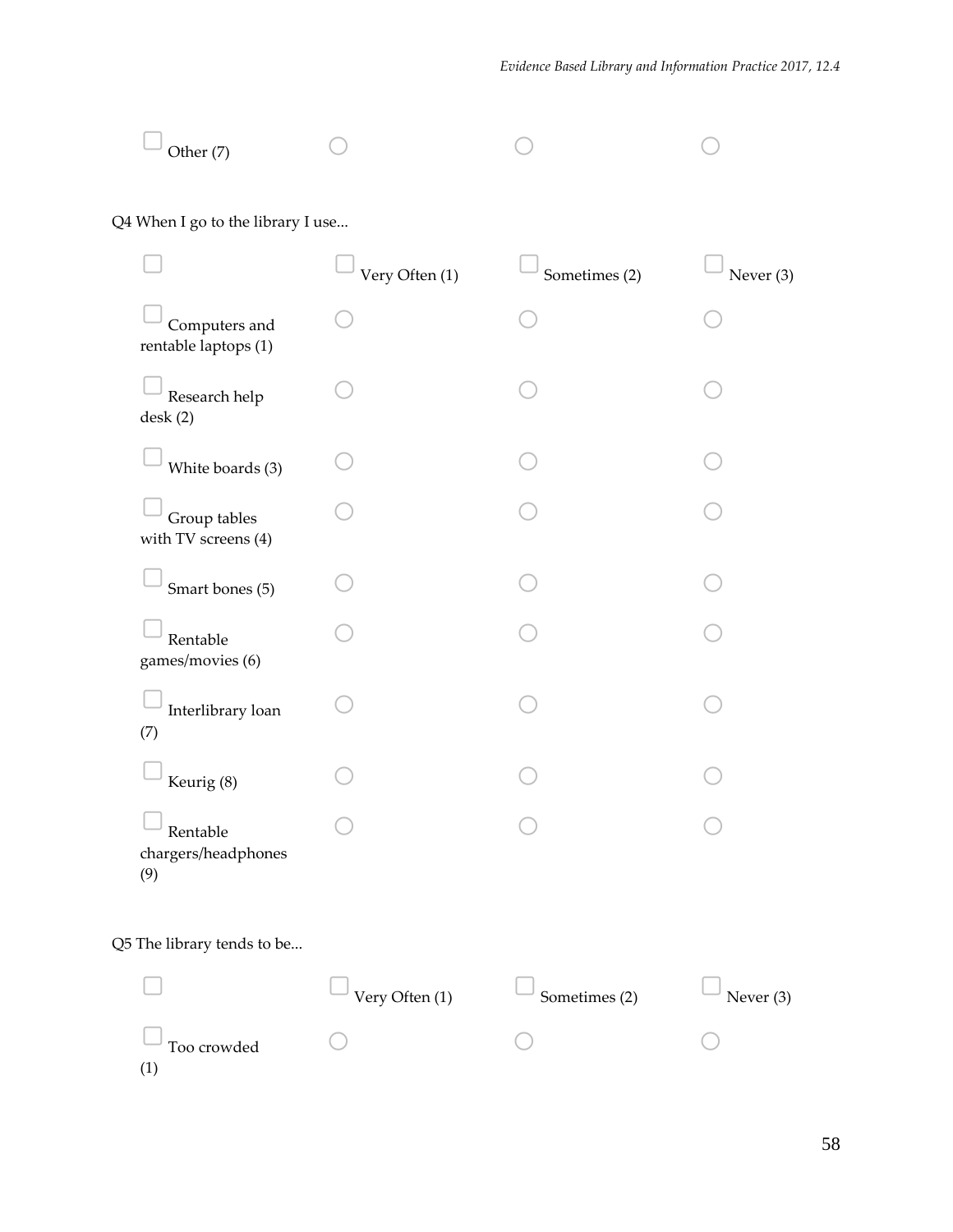| Too noisy (2) |  |  |
|---------------|--|--|
| Too hot $(3)$ |  |  |
| Too cold (4)  |  |  |

Q6 I think the library needs... (check all that apply)

| Stress relief room with nap pods/ massage chairs/ stress relieving activities (1) |
|-----------------------------------------------------------------------------------|
| Fans and air conditioning (2)                                                     |
| More quiet rooms (soundproof) (3)                                                 |
| Classrooms on main floor (4)                                                      |
| Extended hours (5)                                                                |
| More white boards (6)                                                             |
| More tables (7)                                                                   |
| More computers on the main floor (8)                                              |
| More computers on the quiet floor (9)                                             |
| Outlets/tables with outlets (10)                                                  |
| Grab 'n Go foods (11)                                                             |
| Lounge chairs (12)                                                                |
| Study chairs (13)                                                                 |
| Other $(14)$                                                                      |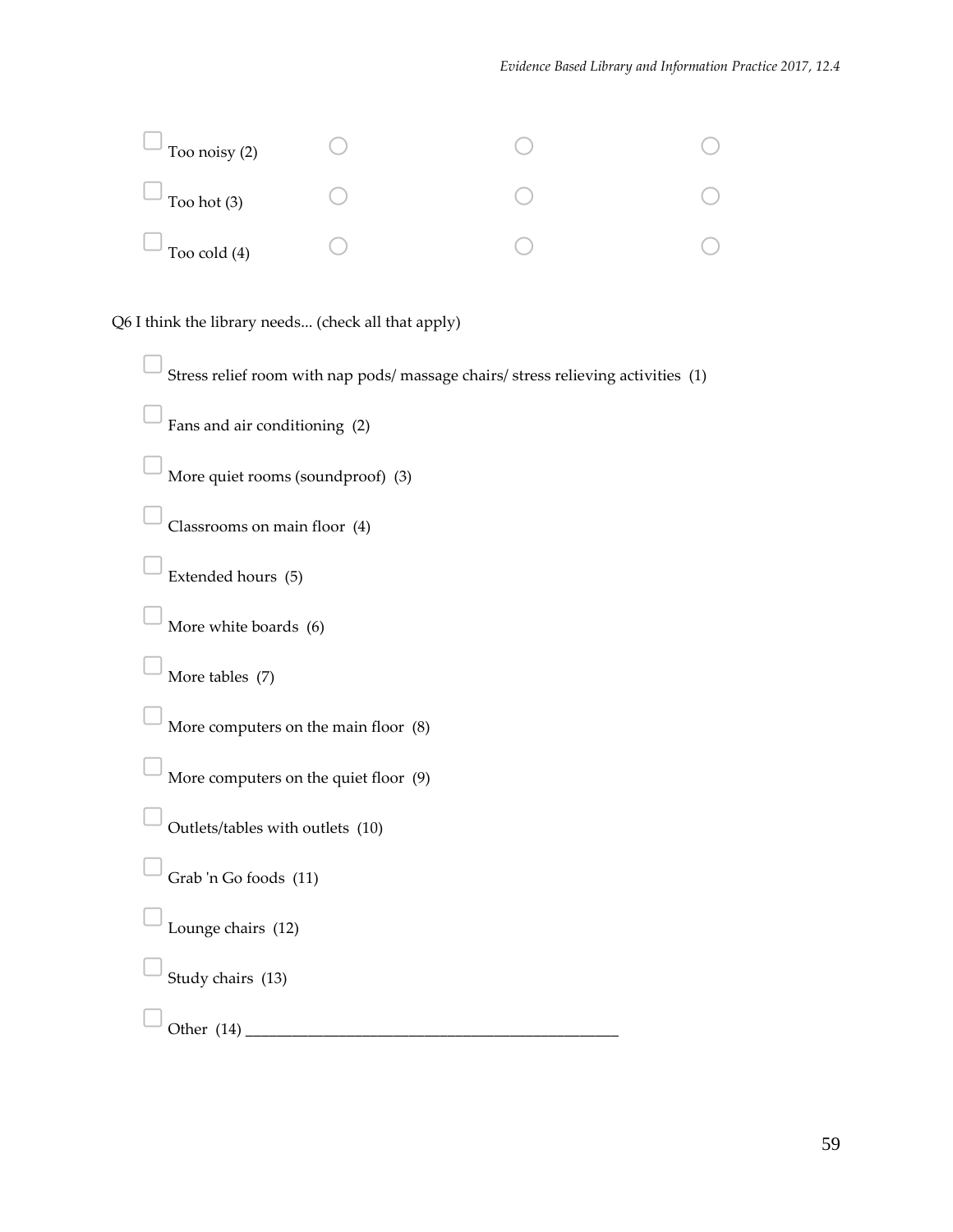Q7 Other places I study on campus include... (check all that apply)

Salerno study labs (1) ▢Dorm rooms (2) Student clubs & organizations office (3) ▢Residence hall lounges (4) Pioch Cafe (5) ▢Cyber Cafe (6) ▢Classrooms (7) ▢Nursing common area (8) ▢ISHS lounge tables (9) ▢COP (10) ▢COP3 (11) Michaelhouse computer lab (12) ▢Kearney computer lab (13) ▢Mainstage (14) ▢Outside (15) ▢Other (16) \_\_\_\_\_\_\_\_\_\_\_\_\_\_\_\_\_\_\_\_\_\_\_\_\_\_\_\_\_\_\_\_\_\_\_\_\_\_\_\_\_\_\_\_\_\_\_\_

Q8 What updated features in the library are most important to you? Please rank order of least important to most important ; 1 equals most important.

\_\_\_\_\_\_ Updated lighting (1)

\_\_\_\_\_\_ Updated carpeting (2)